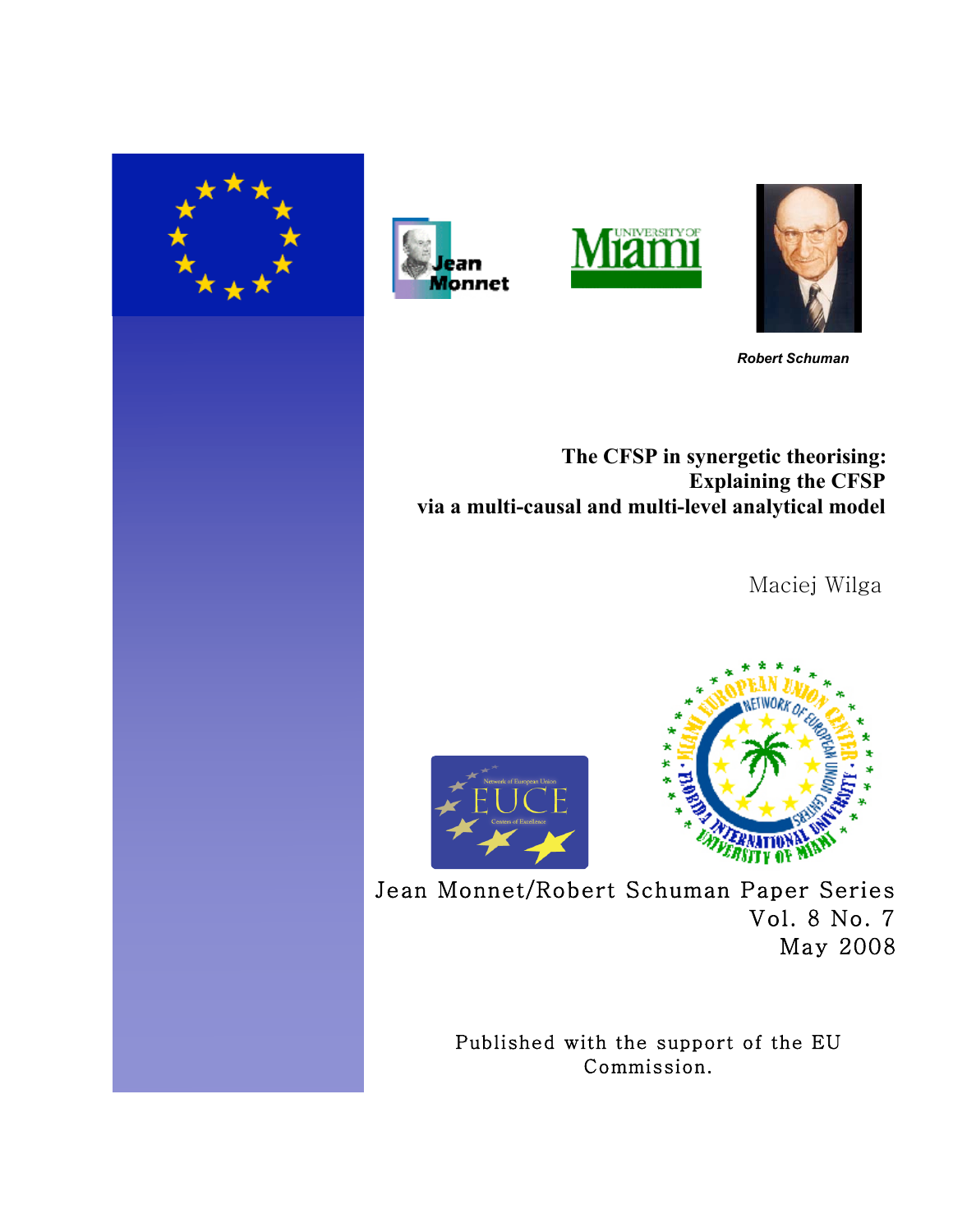# **The Jean Monnet/Robert Schuman Paper Series**

The Jean Monnet/Robert Schuman Paper Series is produced by the Jean Monnet Chair of the University of Miami, in cooperation with the Miami-Florida European Union Center of Excellence, a partnership with Florida International University (FIU).

These monographic papers analyse ongoing developments within the European Union as well as recent trends which influence the EU's relationship with the rest of the world. Broad themes include, but are not limited to:

- ♦ EU Enlargement
- ♦ The Evolution of the Constitutional Process
- ♦ The EU as a Global Player
- ♦ Comparative Regionalisms
- ♦ The Trans-Atlantic Agenda
- ♦ EU-Latin American Relations
- $\triangleleft$  Economic issues
- ♦ Governance
- $\blacklozenge$  The EU and its Citizens
- ♦ EU Law

As the process of European integration evolves further, the Jean Monnet/Robert Schuman Papers are intended to provide current analyses on a wide range of issues relevant to the EU. The overall purpose of the monographic papers is to contribute to a better understanding of the unique nature of the EU and the significance of its role in the world.

# *Miami - Florida European Union Center Jean Monnet Chair Staff*

University of Miami **Joaquín Roy** (Director) Phone: 305-284-3266 **Remi Piet** (Research Assistant) Web: www.miami.edu/eucenter

1000 Memorial Drive **Astrid Boening** (Associate Director) 101 Ferré Building **María Lorca** (Associate Editor) Coral Gables, FL 33124-2231 **Shannon Gibson** (Assistant Editor) Fax: (305) 284 4406 **Maxime Larive** (Research Assistant)

> **Florida International University Elisabeth Prugl (FIU, Co-Director)**

#### *Inter-American Jean Monnet Editorial Board*

**Carlos Hakansson,** Universidad de Piura, Perú **Finn Laursen,** Dalhousie University, Halifax, Canada **Michel Levi-Coral,** Universidad Andina Simón Bolívar, Quito, Ecuador **José Luis Martínez-Estay¸** Universidad de los Andes, Santiago de Chile, Chile **Félix Peña,** Universidad Nacional de Tres de Febrero, Buenos Aires, Argentina **Stephan Sberro**, Instituto Tecnológico Autónomo de México **Eric Tremolada**, Universidad del Externado de Colombia, Bogotá, Colombia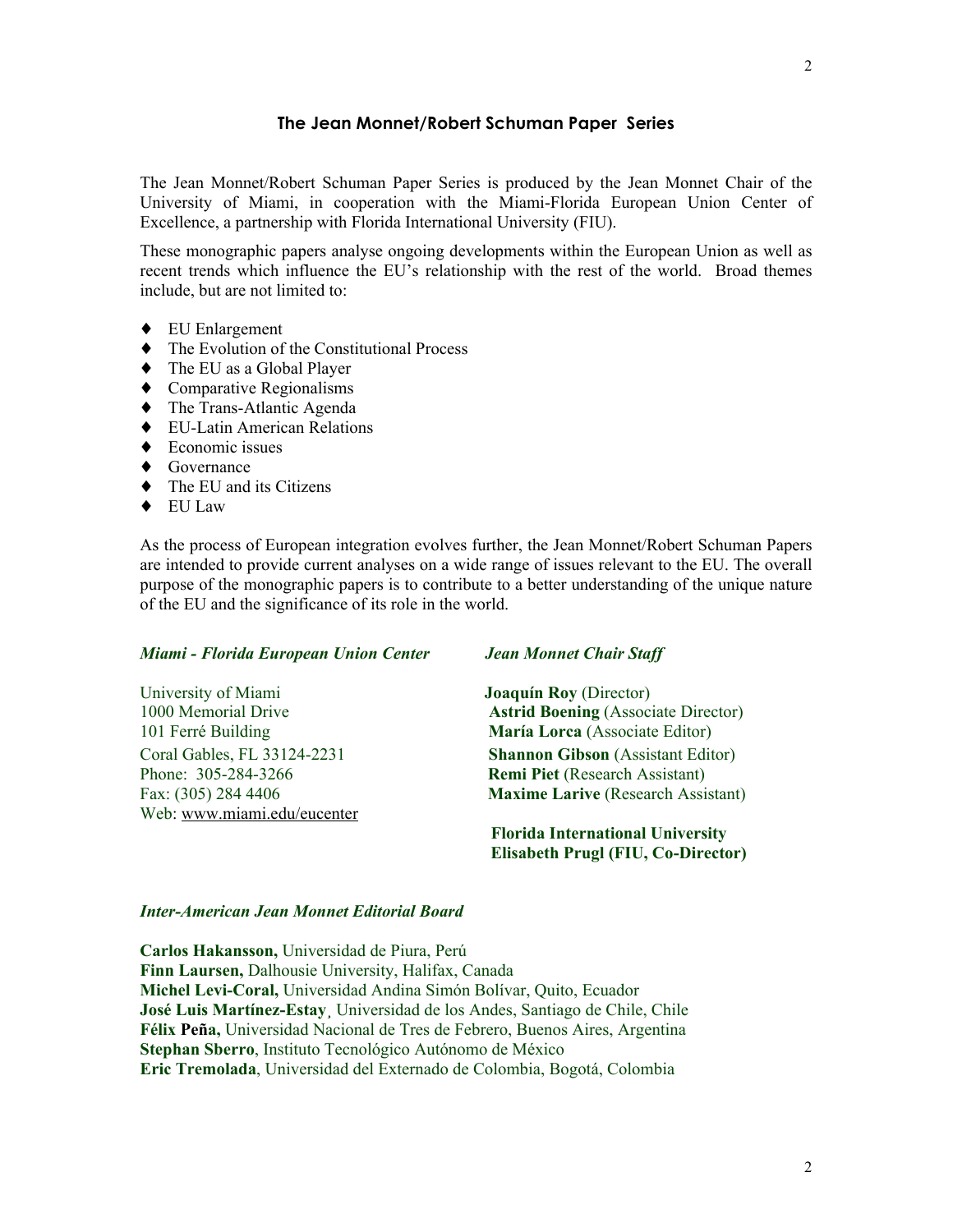# **The CFSP in synergetic theorising: Explaining the CFSP via a multi-causal and multi-level analytical model**♦

# **Maciej Wilga** ♣

#### *Abstract*

Usually, theoretical approaches and/or analytical models used in the study of the European Union's Common Foreign and Security Policy (CFSP) are build on 'unicausal influences' and on just one 'level of analysis'. No doubt, such perspectives are parsimonious and elegant in their character. However, they exclude important elements in the CFSP's existence and development. By doing so, they are narrow in their analytical scope. The conclusion is that the CFSP is a complex object of analysis, requiring complex analytical models.

This paper offers a new, multi-causal and multi-level framework based on three integration theories each for one relevant level of analysis. The model, so goes the argument, can account for significant factors that influence the institutional development of the CFSP. By this example, complex analytical frameworks, as the paper argues, are necessary both in order to better manage the examinations of complex subject matters and in order to fully explain their institutional developments.

*Kay words*: European integration, International relations, European Integration theories, synergetic theorising, analytical model, Common Foreign and Security Policy institutions

# **Introduction**

 $\overline{a}$ 

The body of the Common, Foreign and Security Policy's (CFSP) '*acquis académique*' as well as its '*acquis institutionnel*' is impressive. 1 Major contemporary scholars approach CFSP theoretical analyses from very different directions. This appears to hold true both in the 'conceptualisations of 'European foreign policy' [EFP], and in the types of explanatory analysis contained in these studies' (Carlsnaes 2004: 15). Hence, could novel synthesising approaches have the potential to remedy this problem?

♦ A modified version of this paper was presented at the Dalhousie University Conference on *The EU as a Global Actor*, May 5-6, 2008, Halifax, Canada.

♣ **Maciej Wilga** (PhD 2007, University of Southern Denmark, Odense) studied Political Science and English Philology at the University of Potsdam/Germany (1999), and European Integration and International Relations as postgraduate study programme at the Institut Européen des Hautes Etudes Internationales in Nice/France, which he concluded with a Postgraduate Diploma in 2000.

His recent position was Head of Office of COPURA in Brussels (2007). Other positions include those at the federal secretariat of the European Movement Germany in Berlin (2000-2001), as Deputy Chief Editor for the Polish "Political Affairs Quarterly" (1999-2002), Lecturer at the Department of Political Science and Public Management of the University of Southern Denmark in Odense, Denmark (2002-2004), and as Visiting Researcher at the Department of Politics, International Relations and European Studies at Loughborough University in United Kingdom (2003).

<sup>1</sup> A systematic and thorough presentation of the state of the art in the field of EI studies is provided by Rosamond (2000) and by Wiener and Diez (2004), and for IR by Viotti and Kauppi (1993), Baylis and S. Smith (1999) and Burchill et. al (2001).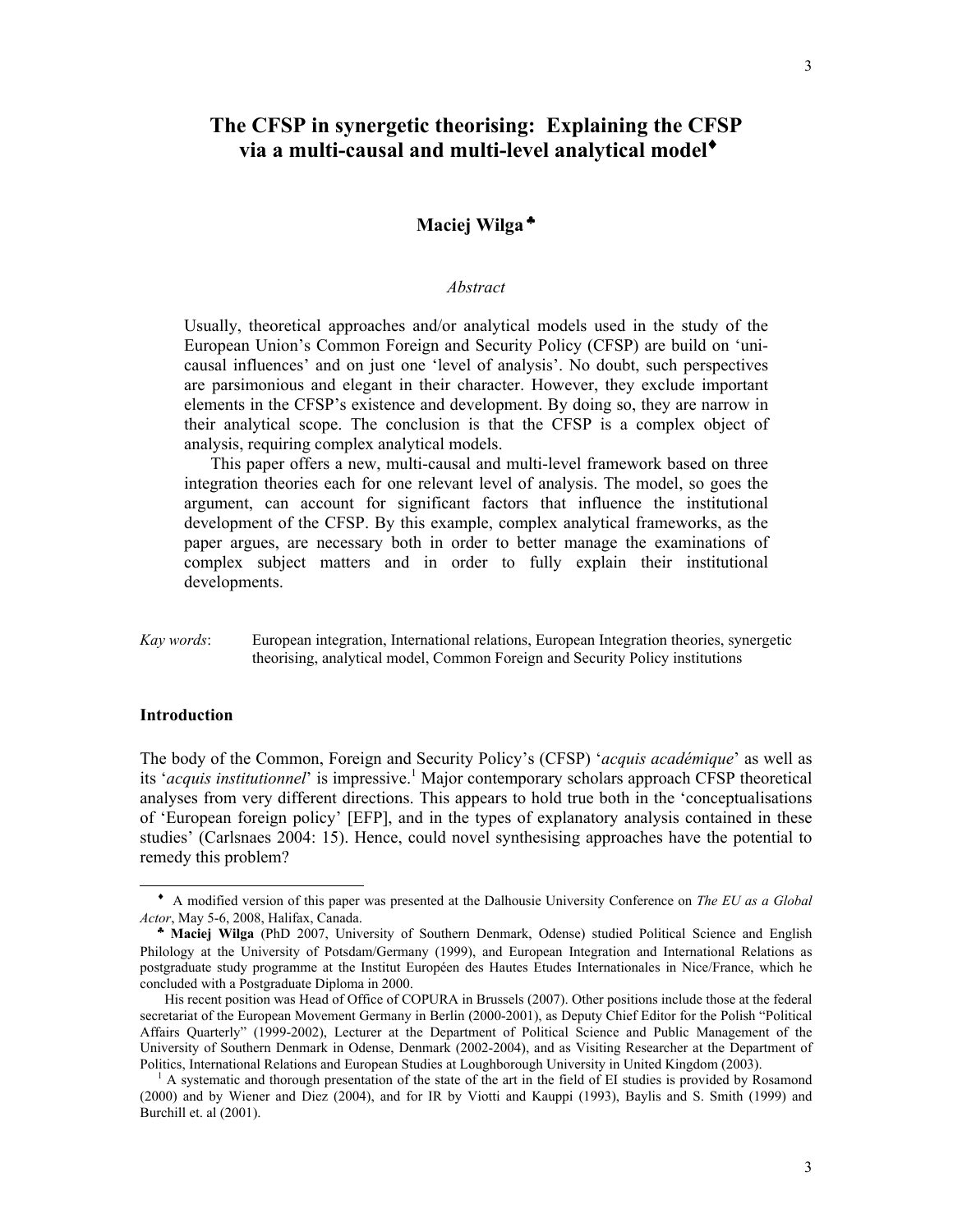Although EU member states have traditionally and collectively decided constitutional issues of the CFSP in successive presidencies and Intergovernmental Conferences (IGCs), different theories concentrated on different actors and on different levels of analysis. Indeed, the ongoing institutionalisation and institutional built-up of foreign policy management in the EU (Peterson 1995, 2001) have been due to the history-making decisions taken by member states. This continues to be the main empirical focus in the studies of the CFSP.

 By focusing on this main actor, this text offers a new, multi-causal and multi-level framework based on three integration theories for each relevant level of analysis. The model proposed here accounts for significant factors which influence the institutional development of the CFSP. This text argues that complex analytical frameworks are necessary both to manage examinations of complex subject matters and also to fully explain their institutional developments.

 After identifying three main integration theories as prominent examples of uni-causality, this text offers a way to transcend them. It then identifies dimensions for a synergetic CFSP analysis and proceeds from dimensions to analytical sequences, thereby highlighting the complementarity of selected integration theories. Subsequently, the chosen theories are placed in analytical sequences of the model in order to systematically develop model-based expectations for the CFSP development. Finally, and based on this new synergy, some hypothetical expectations are formulated.

# **The CFSP in three integration theories: examples of uni-causality**

 $\overline{a}$ 

What theories are relevant to research on the CFSP? This depends largely on the research question asked. A plethora of different EI and IR theories have been related to this field of study.<sup>2</sup> of which three are briefly assessed here.

To limit the assessment to three integration theories, they must be 'in accordance' with the main research question, i.e. they have to be able to give theoretical answers to the question of why the CFSP institutional development progresses and must address change in CFSP cooperation. In other words, a theory needs to be able to account for dynamic alterations about what has happened in foreign policy integration in the EC/EU over time. Additionally, such a theory must be able to propose independent variable(s) to account for such dynamics in the CFSP.

Certainly not all existing integration theories would score well on the above criteria. There are theories and approaches that can explain and predict the progressive development of the CFSP, while others are less suitable for that purpose. The main difference between them is that either they predict integration and argue that there is a possibility for an incremental process, or that such a possibility is not conceivable. In the latter case, one would speak of predicting and explaining *absence* rather than *presence* of integration.<sup>3</sup>

<sup>&</sup>lt;sup>2</sup> For an overview about EI and IR theories, see footnote 1. Additional interesting overviews are provided by Jackson and Sørensen (2003) and Burchill et. al (2001).

<sup>3</sup> In the light of the above, not all theories are equally appropriate. For example, the Multi Level Governance approach, while suitable for studying the complexity of 'EU foreign policy', is much less capable of explaining the constitutional changes in the CFSP. The MLG approach would have difficulties explaining why the member states took these or other constitutional decisions in the CFSP. The key critique addressed towards the MLG approach is that it can only be applied to analyse multi-level policy structures at a point when they exist. The emergence of these structures, in this case the CFSP, lies beyond the MLG approach.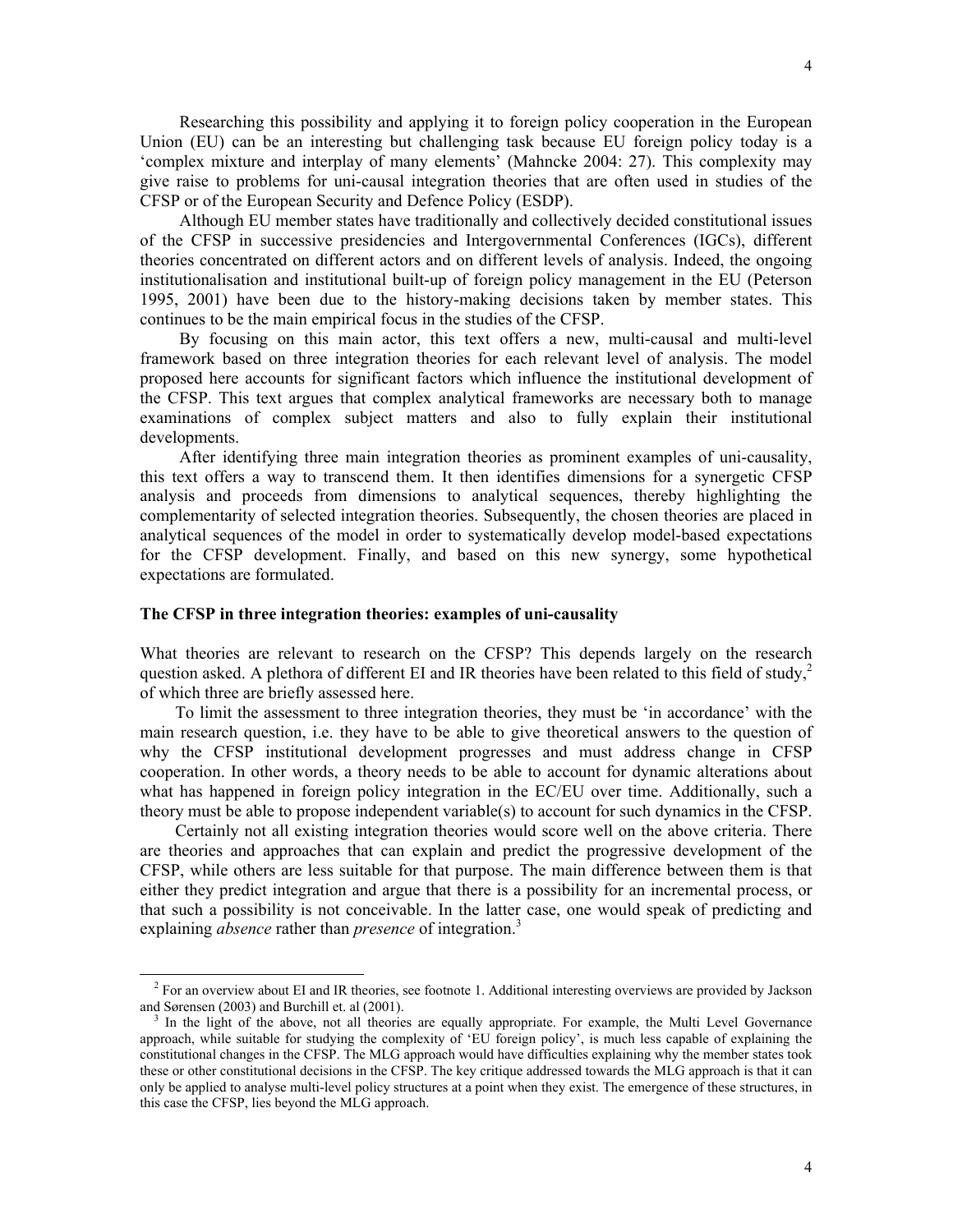In relation to the individual theories, the modified neorealist theory (MNR) – with its basic assumptions which are derived from the classical neorealist research agenda – is first as the closest to the main actors analysed. Nevertheless, the MNR only focuses on international (external) stimuli, and can therefore only single out the structure of the international relations and the existing security pressures as variables. As some scholars argued, the CFSP was baptised by fire (Ginsberg 2001), which indicates a clear instance of security pressures.

 While the above is true, it is a shortcut in explaining the ESDP since such an argument ignores both the European and the domestic level of analysis. Briefly, the MNR only places its argument on the international level of analysis and therefore fails to include the European and the states' (domestic) level (see table 1). Given this limitation, how could one expect a full explanation of the CFSP institutional development, if these important dimensions are ignored? Thus, the MNR application is a clear instance of uni-causal analysis.

 Concerning the neofunctionalist (NF) elements, notwithstanding the difficulties with the spill-over mechanism, neofunctionalism has been a dynamic approach that tried to explain the change in the ongoing development of integration. Since spill-over today touches upon 'high politics' as well, the neofunctionalist pressures that exist within the European system can also be analysed. However, neofunctionalism normally works in relation to supranational actors. Therefore, it would need an operationalisation for a synergetic CFSP model. Thus, unlike the tenets of classical neofunctionalism, the main actors responsible for channelling those forces into the final form of the CFSP are the EU member states and not the Commission and/or the European Parliament. As Mahncke posits,

 one could simply cite the neo-functionalist logic of 'spill-over' as a reason for CFSP's coming into being. Accordingly, The CFSP would have developed almost automatically, as 'spill-over' from other developments. Integration in trade and increasing interdependence in a multitude of other areas, including numerous aspects of foreign policy, would have made a common foreign and security policy all but inevitable. However, this view would practically attribute member states the role of bystanders, which eventually has not been the case (Mahncke 2004: 39).

This is why the NF variables need to be adapted adequately with the EU member states as the main actors. The focus on the EU member states as the primary addressees of the neofunctionalist pressures at the European level provide here an access to study the NF-based pressures. Despite such an operationalisation, the problem of the level of analysis persists here since NF bases its argument only on the European level of analysis and therefore ignores the other two relevant dimensions (see table 1). Again, when two relevant levels of analysis are not included, how can one expect a full explanation of the CFSP development? This is why NF is another example of uni-causal CFSP examination.

| Theory/approach                                                | Actors focused on Level of analysis |                    | Missing level of analysis |
|----------------------------------------------------------------|-------------------------------------|--------------------|---------------------------|
| MNR                                                            | member states                       | international      | domestic, European        |
| NH                                                             | European<br>institutions            | European           | domestic, international   |
|                                                                | member states                       | domestic, European | international             |
| $\alpha$ $\alpha$ $\alpha$ $\alpha$ $\alpha$ $\alpha$ $\alpha$ |                                     |                    |                           |

#### *Table 1***: Theories and their levels of analysis**

*Source:* Compiled by the author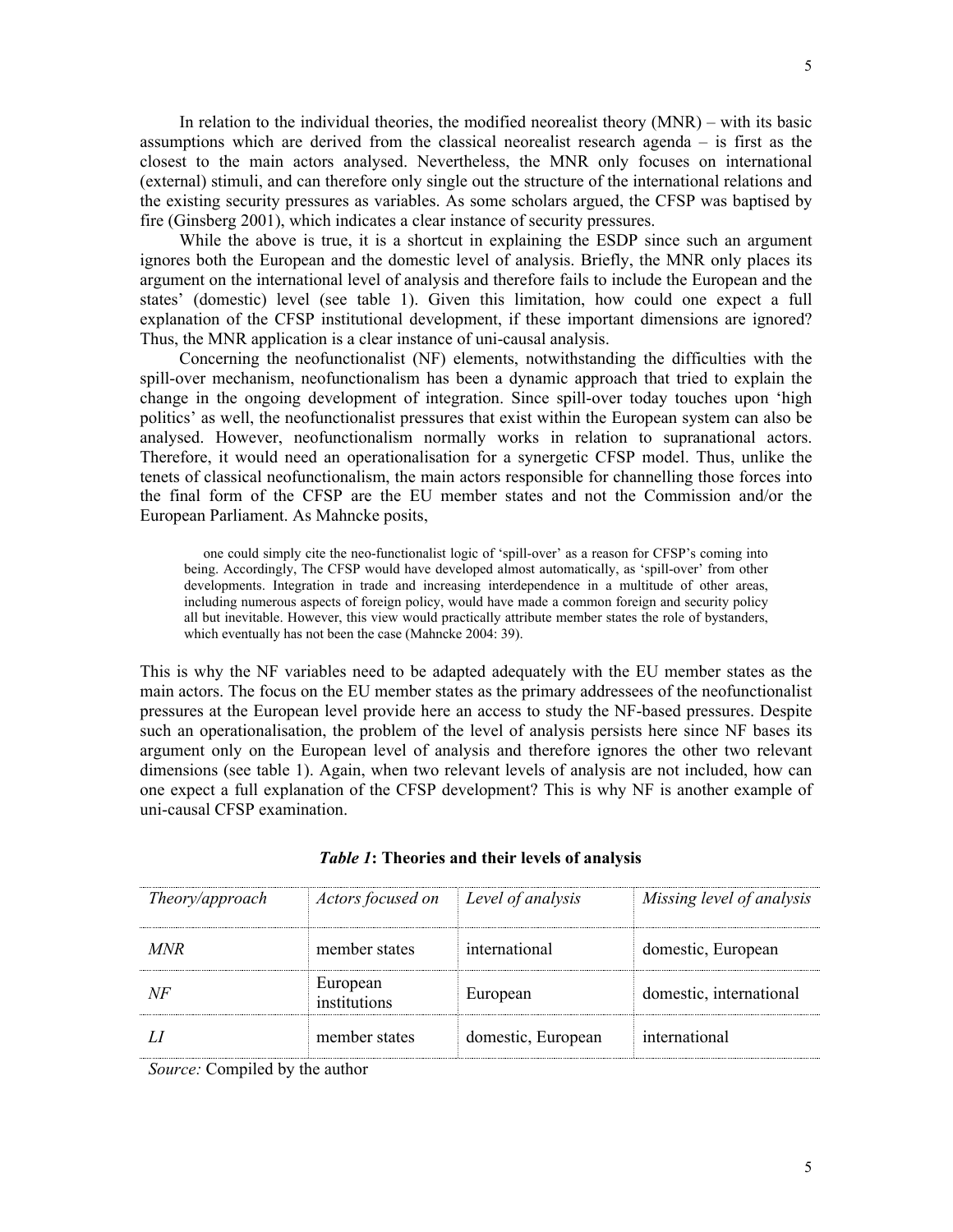A similar argument can also be used with regard to liberal intergovernmentalism (LI). Although it primarily applies to states as the main actors, and this does not pose any problem for a synergetic analysis, as it only focuses on them. It is interesting that Moravcsik also concedes neo-'functional incentives for institutionalization' (Moravcsik 1993: 517). Concerning the level of analysis, LI poses its analysis on the domestic and European level, and thus the international level is also ignored. A similar question could thus be asked about why a liberal intergovernmentalist explanation of the CFSP could be complete, if one relevant level of analysis is excluded (see table 1)? Hence, LI could also be assessed as uni-causal in its character.

 A clear overall implication seems to be that the selected individual theories conduct their respective analyses on different levels of analysis, but none of them on all levels at once, and hence their arguments and explanations cannot be complete. Given this short analysis, the main implication resulting from this logic is that any uni-causal, one-level-theory-approach, is doomed to be insufficient due to the large number of levels in the analysis of the CFSP. This points to the potential and the 'viability'/'vitality' of synergetic analytical models, which may move this study field from single-approach explanations to fuller/complete synergetic explanations, especially in cases when the object of analysis so requires. Hence, the necessity of a complementary, synergetic procedure with respect to an explanation of the dynamics of the CSFP institutional development is apparent.<sup>4</sup>

 Following the CFSP's dimensional perspectives (see next section), frameworks of a synergetic nature, which fulfil minimal scientific requirements and are able to grasp and analyse the overall dynamics of the CFSP's institutional development, seem feasible and increasingly in demand. This is due to the 'synergibility' of theories, as they 'toutes contiennent des ressources qui sont exploitables selon les questions que soulève la recherche empirique' (Lequesne 1998: 104). At least, it should remain desirable for the CFSP scholars to meet this challenge and to strive for more systematic, and more complex, theoretical frameworks with the objective to better understand and explain what the complex processes in the foreign policy cooperation in the EU induce. $5$ 

 To approach the construction of one such synergetic model, the next sections specify the dimensions that need to be considered for a fuller CFSP explanation, and bring them together into a single analytical model. Moreover, an attempt is undertaken to explain why the selected theories are complementary and how they fit into the identified dimensions.

# **Beyond uni-causality: identifying dimensions for synergetic CFSP analysis**

 $\overline{a}$ 

Any analytical model that aspires to explain a complex subject matter such as the development of the CFSP institutions must not ignore the various forces at work. It should also operate along the decision-making process and along the causal flow. For the former, the international forces, mainly in the form of changes in international structure and/or in security situations and pressures, clearly influence (positively or negatively) the CFSP development. Integration pressures, however, are not only systemic. They can also be regional, e.g. European. For example, specific European security problems may have an impact on CFSP development as well.

<sup>4</sup> Some other scholars also conducted pioneer work in this direction, though not with regard to integration dynamics (for example Gehring 1995, Giering 1997, or Wolf 1997), or suggested that explanations of integration need several EI theories (Laursen 1993). There also seems to be identity-based explanations of the CFSP which, as some constructivists claim, when examining this object of analysis, the 'the CFSP might […] be better understood in terms of identity creation' (Tonra 2003: 738) and not as a function of international or functional pressures. On the latter, see especially Tonra and Christiansen (2004) and Jørgensen (2004a), and generally on constructivism, see Aalberts and Munster van (2003), Adler (1997), Dessler (1999), Haas (2001), Risse (2004), Wendt (1999), Wilga (2001) or Zehfuss (1997).

<sup>&</sup>lt;sup>5</sup> Some academic input to synergetic undertakings provided Easton's system theory (1965). By seeking to integrate integration theories, also Giering proposed an interesting research direction on this subject (see Giering 1997).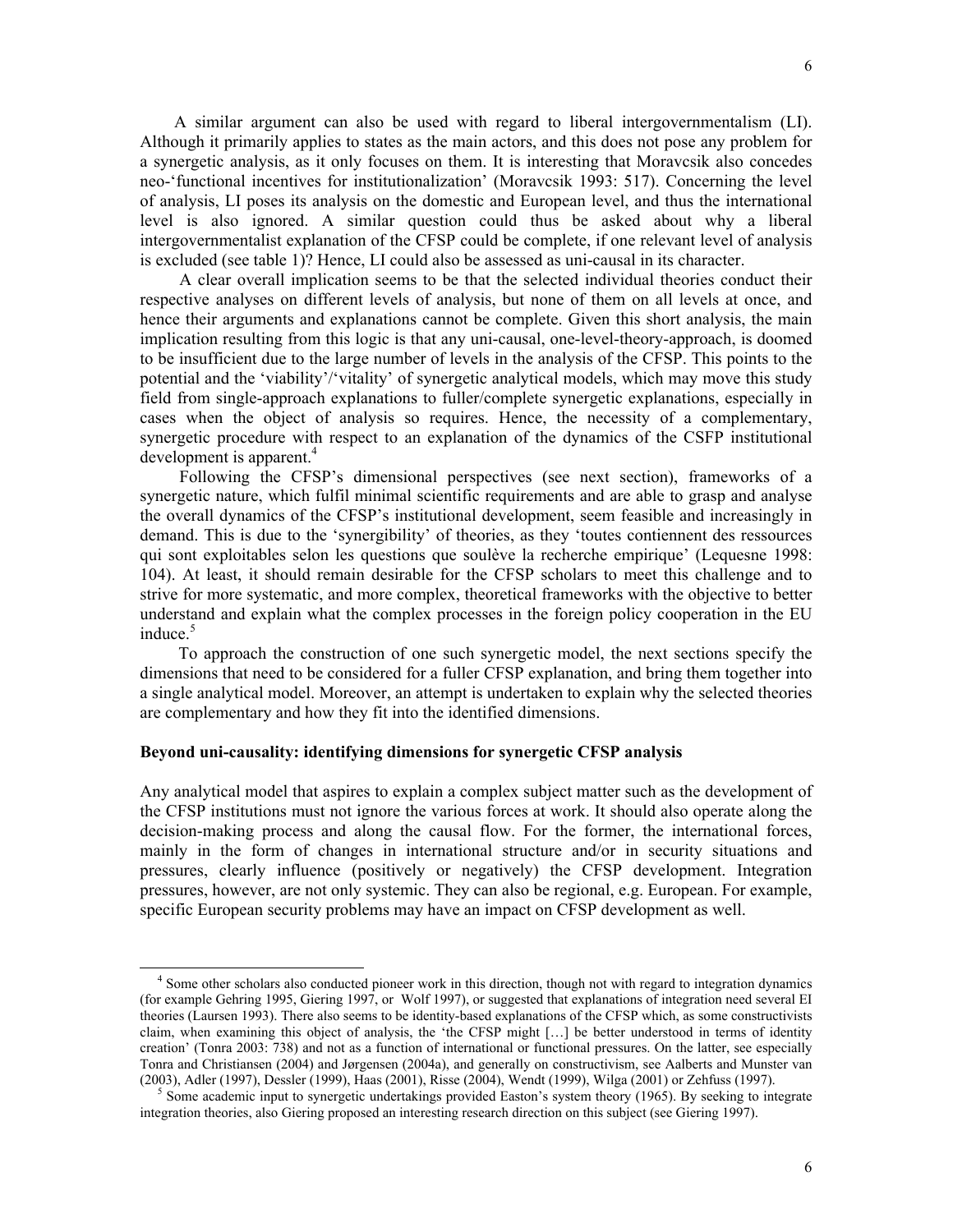Neither the international nor the European factors however automatically translate into the CFSP's institutional built-up. Rather, the latter is always the subject of negotiations between the heads of governments of EU member states. Thus, the ultimate CFSP institutional morphology is also contingent upon the domestic specificities of the negotiating parties, and upon their negotiating powers.

 All in all, whereas the *first* two forces – at the international and European level – are responsible for creating the pressures to which the EU member states are exposed, i.e. they are the engines in developing the CFSP, the *latter* – the negotiations – represent a sort of 'filter' for the political decisions about what is necessary, and what is not, on the EU level. This in turn depends on the domestically defined interests and positions of the EU member states. Briefly, the former is considered as a *necessary* condition and the latter as a *sufficient* condition for the CFSP development.

 Given this constellation, an analytical model of synergetic nature shall account for the 'forces' and the 'filter' at the same time. Such a model must thus be eclectic in that it has to combine all dimensions, which cover and control for different forces at work. Hence, it represents at the theoretical level an attempt to link 'explanatory concepts into a meaningful framework [which...] is not yet in evidence, [although] the field has the potential to move in that direction' (Ginsberg 1999: 450).

Building a synergetic framework should consider two additional arguments. First, the integration theories do not 'respect' the distinction between external and internal integration factors in the sense that they define the former as dominant, and ignore the latter or vice versa. At the same time, however, scholars somehow instinctively agree that both are relevant in the overall European integration process (M. E. Smith 2003, Jørgensen 1999, Sjursen 2003: 1), not only in the case of EFP. Following this general argument, it seems necessary – if not ontologically pertinent – to construct a more synergetic analytical model that adequately accounts for both the external and the internal dimension.

 Secondly, although the academic world appears divided into competing theoretical traditions, in the real world, real actors are exposed to various forces simultaneously, and (have to) combine various logics in their actions. This fact demands, as Risse argues, that future models and 'theories of European integration should strive to integrate the various logics of social action and resulting propositions about human behaviours in order to figure out in which ways they complement each other' (Risse 2004: 175).

 Relating the above thoughts to CFSP studies, it appears pertinent to argue that the causes for the CFSP institutional built-up permanently oscillate between (1) the national foreign policies and the CFSP, in the interplay between (2) the CFSP and the international system, between (3) the international system and the national foreign policies and, finally, and between (4) the international system and the European system as a whole. Here, the first set of interaction, that between national policies and the CFSP, is probably particularly interesting as the member states are the ultimate decision makers in this policy area. However, the second and third dimensions operate as inputs for change, and the fourth constitutes an addition. $6$  In this way, a synergetic analytical model has to combine at least the three first dimensions, and shall structure any eclectic analysis in this study field. These dimensional perspectives are illustrated in figure 1.

 Following this dimensional logic, the examination would begin with the international system and its relevant elements. That would allow for the examination of when, and how changes in the international dimension influence EU member states in their decisions to develop the CFSP. The most suitable theory for this purpose would be the modified neorealist approach (MNR), because it suggests that it is the structural causes, as in classical neorealism, and security

 $\overline{\phantom{a}}$ 

 $6$  The latter may be classified as an addition for it has only a minor effect on the constitutional changes in the CFSP. One could search solely for input of some EU level actors (e.g. the CFSP High Representative) exercised on the member states or from a feedback effect. The latter perspective is widely developed in the Europeanisation literature (see for example Sjursen 2000, Tonra 2001, Torreblanca 2001).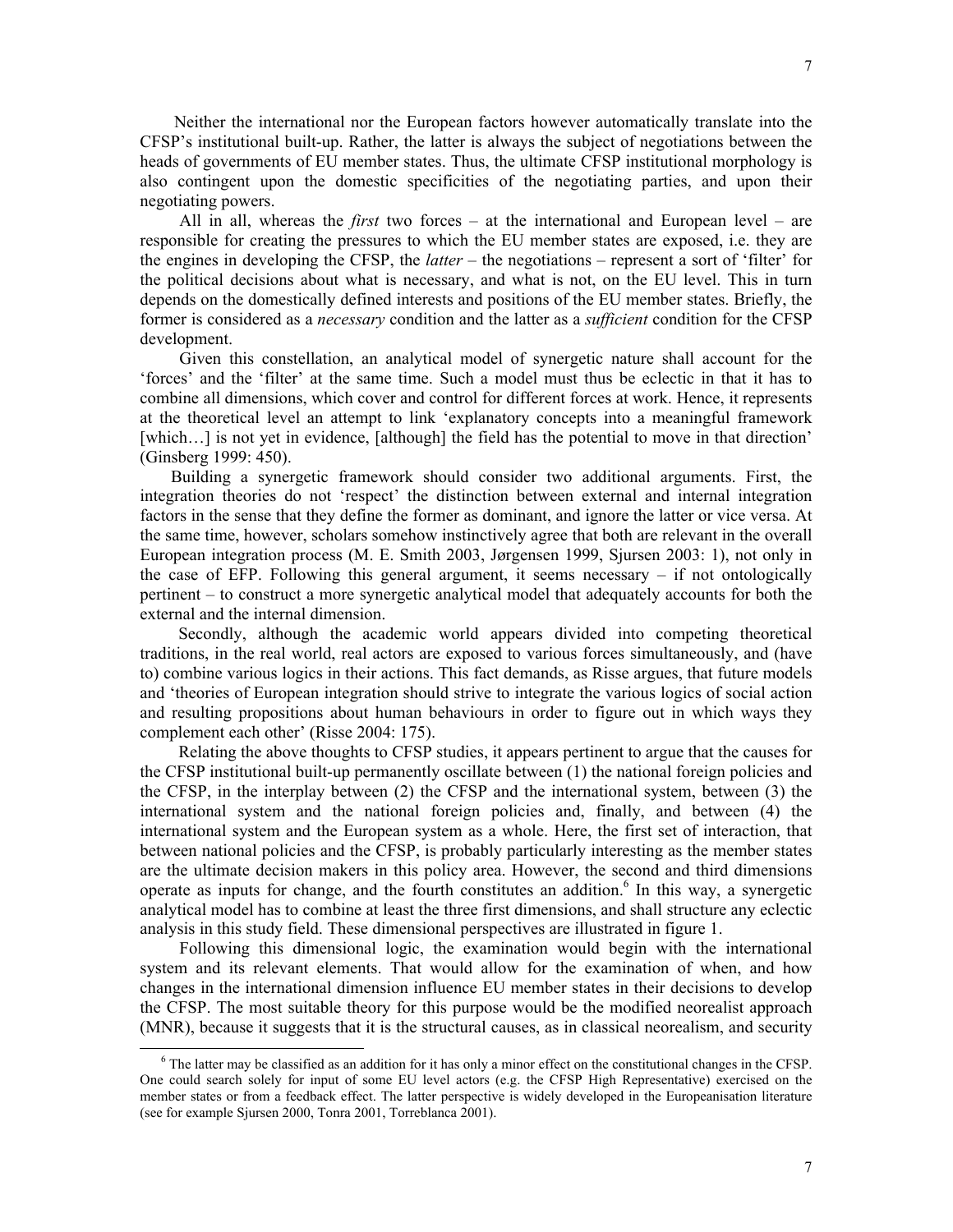pressures from the international level, that are the main forces behind state behaviour. If the CFSP were to evolve, then these two elements must be transformed into specific political action in EU member states. However, as the simple existence of these two elements may not always be sufficient for any conceivable change in the CFSP, it would arguably be correct to assume that the modified neorealist theory would not in itself explain the specific final shape and current form of the CFSP which member states have agreed upon, such as during the time period from the Amsterdam Treaty to the 2003/4 IGC.



*Figure 1:* **The CFSP and dimensional perspectives**

*Source*: Adapted from Jørgensen (2004: 34, see also Jørgensen 1999: 90)

 $\overline{\phantom{a}}$ 

Following the overall argument in this paper, if the analysis remains exclusively based on the MNR, two relevant analytical dimensions would be ignored and excluded from the analysis. Additionally, given that the outcomes in the CFSP are more than just classical alliance-like cooperation, the internal (European) dimension would need to be included. Here, the neofunctionalist approach would fit well because the CFSP's considerable growth in scope and institutions over the last two decades (i.e. since the SEA) to a large extent and without much empirical analysis of the causes, would confirm one's expectation from a neofunctionalist prediction, i.e. that the EU foreign policy would go beyond<sup>7</sup> the point of pure intergovernmentalism.<sup>8</sup> Thus, possibly not only the specific international but also European forces, which may partly result from the latter, may have contributed to the evolution of the EU foreign policy institutions. Contrary to uni-causal approaches, a synergetic model would not exclude this dimension.

 $^7$  To provide but one example here, one could reiterate Vawrick's queries: why did one observe an intensification of the relationship between the EU and the WEU? Why were the WEU institutions eventually subsumed by the EU? Perhaps the spillover mechanism was at work (Vawrick 1998: 18/Fn 2).

<sup>&</sup>lt;sup>8</sup> On different forms of intergovernmentalism and their analytical implications for the EU foreign policy, see Jørgensen (1999).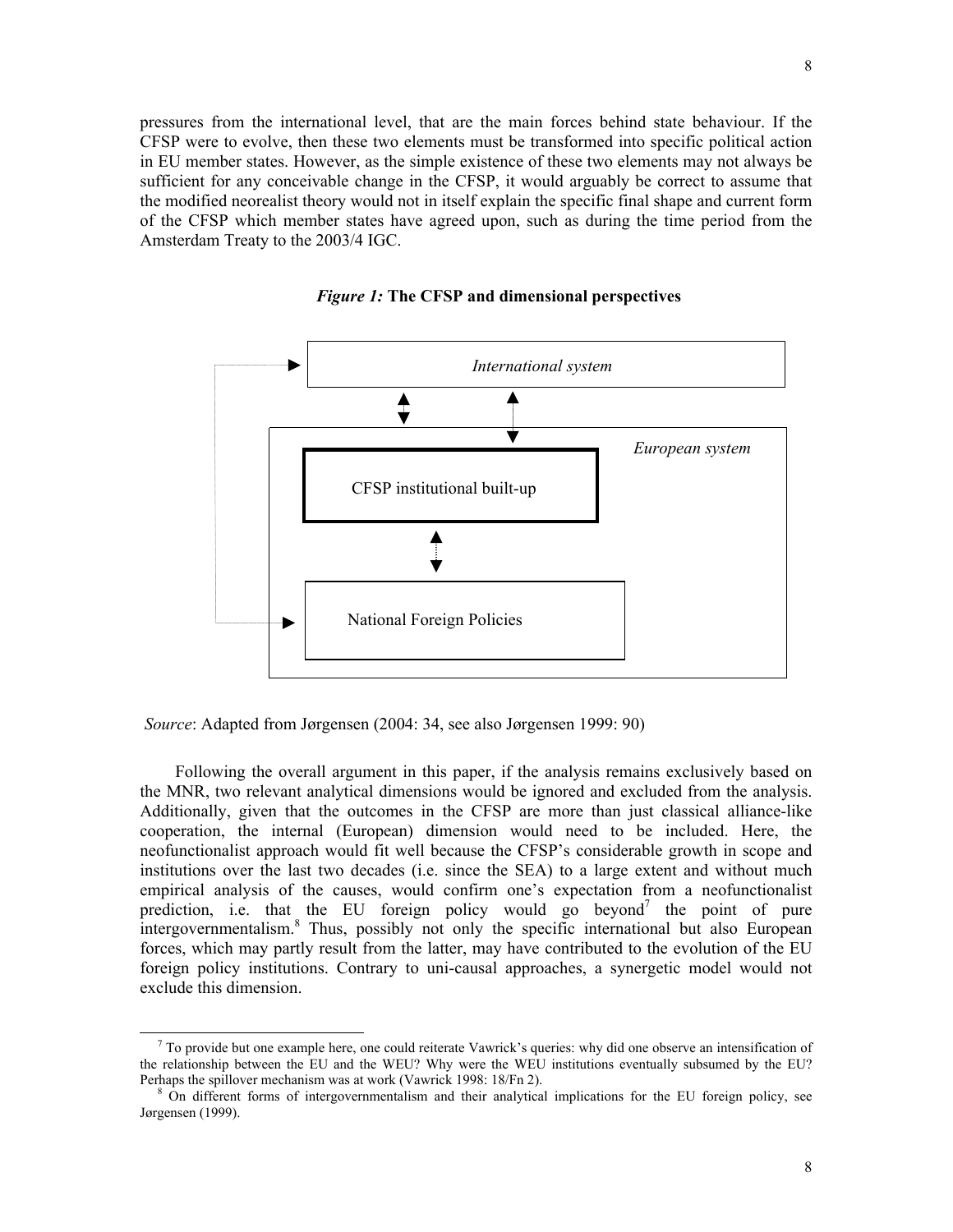According to the dimensional model, the international and European forces need to be complemented by domestic and European negotiations rounds, in which the EU member states ultimately decide upon the final the CFSP institutional morphology. Since this logic invariably follows the respective domestic debates on the subject matter, this dimension can be well served by an analysis based upon LI. Regardless of the degree to which the EU member states may be exposed to structural and agency-based causes at the international and European level, they are – to different degrees – hesitant or even opposed to any move in pooling power in this 'high politics' area. Since these are the key actors involved in constructing the CFSP at the European level, they ultimately decide about the institutional 'physiognomy' of the CFSP in successive IGCs. This consideration would be a focal point in the dimensional model, irrespective of theoretical perspective taken for the constructed synergetic model.

# **From single analytical dimensions to synergetic analytical sequences**

One of the ambitions of this paper is to present a viable combination of different theoretical approaches. Assuming that the CFSP explanation is optimised by combining them, the selected theories thus need to be framed within a single synergetic analytical model that fits into a coherent and complementary theoretical design. The positive trade-off of such a design seems to be that a combination of theories is probably more suitable for the complementary explanation of the CFSP's institutional development than individual approaches (Sandholtz 1996: 405, 427; Peterson 1995).

 The question of complementarity of theories in the literature is nebulous. Some attempts have been undertaken to make theories of European integration complementary.<sup>9</sup> Even in the EU foreign policy field, a number of scholars suggested that synergies may be necessary (Koenig-Archibugi 2004: 168, Sedelmeier 2003: 21, Carlsneas 2004: 12-15). Although the overall academic environment is based on theoretical competition – and this competition inevitably pertains also to CFSP studies – synergies and complementarities between theories are possible.

 Given the above, an obvious question is what makes the selected theories, commonly understood as rather competing, complementary? Two arguments seem appropriate. First, as already hinted, different theories focus ontologically on different elements and just by doing so, their respective explanations are based only on the chosen element(s). For example, external factors or international structure are studied by realist approaches, or typically internal factors are examined with neofunctionalist or intergovernmental approaches. Combining the selected theories, and constructing a synergetic model allows for a balanced consideration of both ontological foci, which do not exclude, but complement one another.

Second, transforming the simple, above-mentioned, dimensions into successive analytical sequences and along the causal flow may make the complementarity between the selected theories even more clear. Its transformed sequential nature allows taking stock of factors external to, and inherent within, the CFSP institutional building, one after another in a systematic way. In this respect, some scholars reflected on such a possibility.<sup>10</sup> Concerning the EPC and then the CFSP, M. E. Smith argued that

 $\overline{a}$ 

<sup>9</sup> For the most prominent examples see Peterson and Bomberg (1999), Peterson's model (1995, 2001), Ginsberg (1999, 2001), Schumann (1991, 1997), Croisat and Quermonne (1999), Giering (1997), Busch (1998, 2001), Moravcsik (1993, 1997a, 1998, 2003), Beach (2000) or Sjursen (2003).

 $10$  For example, M. E. Smith (2003) considered different forces as being concomitantly responsible for member states' efforts to create and further 'engineer' the CFSP. M. E. Smith pointed to a 'combination of exogenous and endogenous factors [which have] further encouraged the institutionalisation of these efforts at the EU level' (M. E. Smith 2003: 3). Furthermore, as he continued, 'the EU adapts to pressures for institutional change for insights into the prospects for reform in this domain' (ibid.).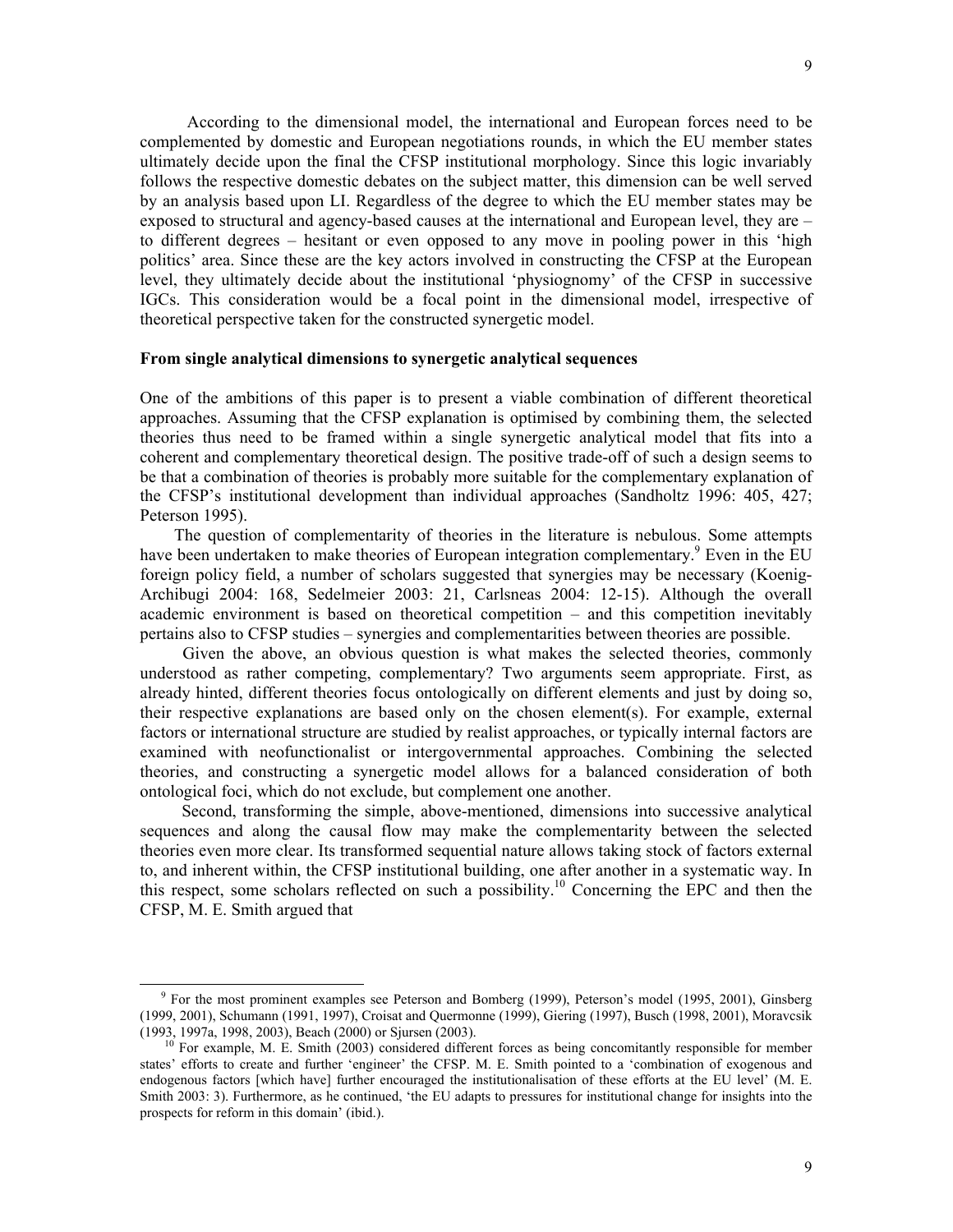this policy domain can be understood in terms of a sequential process of institutional development involving intergovernmental, transgovernmental, and supranational elements […]. [Hereby,] exogenous forces, such as enlargements, typically provide only a window of opportunity for debate over institutional change; they do not determine the specific outcome. [Similarly,] endogenous processes within the EU foreign policy structures (chiefly learning-by-doing and imitation) generally provide the range of possible options. Reforms [thus] tend to reflect a balance between pragmatic operational concerns and enduring ideological/legal debates within the EU (M. E. Smith 2003: 3).

 As figure 2 illustrates, the first sequence relates to factors such as changes in the international structure and alterations of security pressures to which the EU member states are exposed. The chain of causality runs here from the international level to the EU member states. This is represented by arrow number 1. Arrow number 2 represents the endogenous factors present within the EU system itself. Here, the causal link is formed from the European forces to the national foreign policies. This is where the policies of the EU member states towards the CFSP and its institutions are influenced by the European system. Hereby, national debates are instigated, as neofunctionalism suggests, by the general neofunctionalist forces which are present within the institutions. And finally, arrow number 3 characterises the ways in which the specific international and European forces, which are domestically 'digested' and then defined by the foreign policies of the individual member states, are eventually translated into the final institutional morphology of the CFSP via continuous European negotiations. This mechanism comes full circle with the decisions taken in IGCs and national ratification processes.





*Source*: Wilga 2007: 128

Having identified the relevant dimensions and levels in the synergetic analytical model, one needs to fill its sequences with theoretical substance necessary for uncovering the specific causal forces in the individual sequences. Hence, independent variables of theories need to be filtered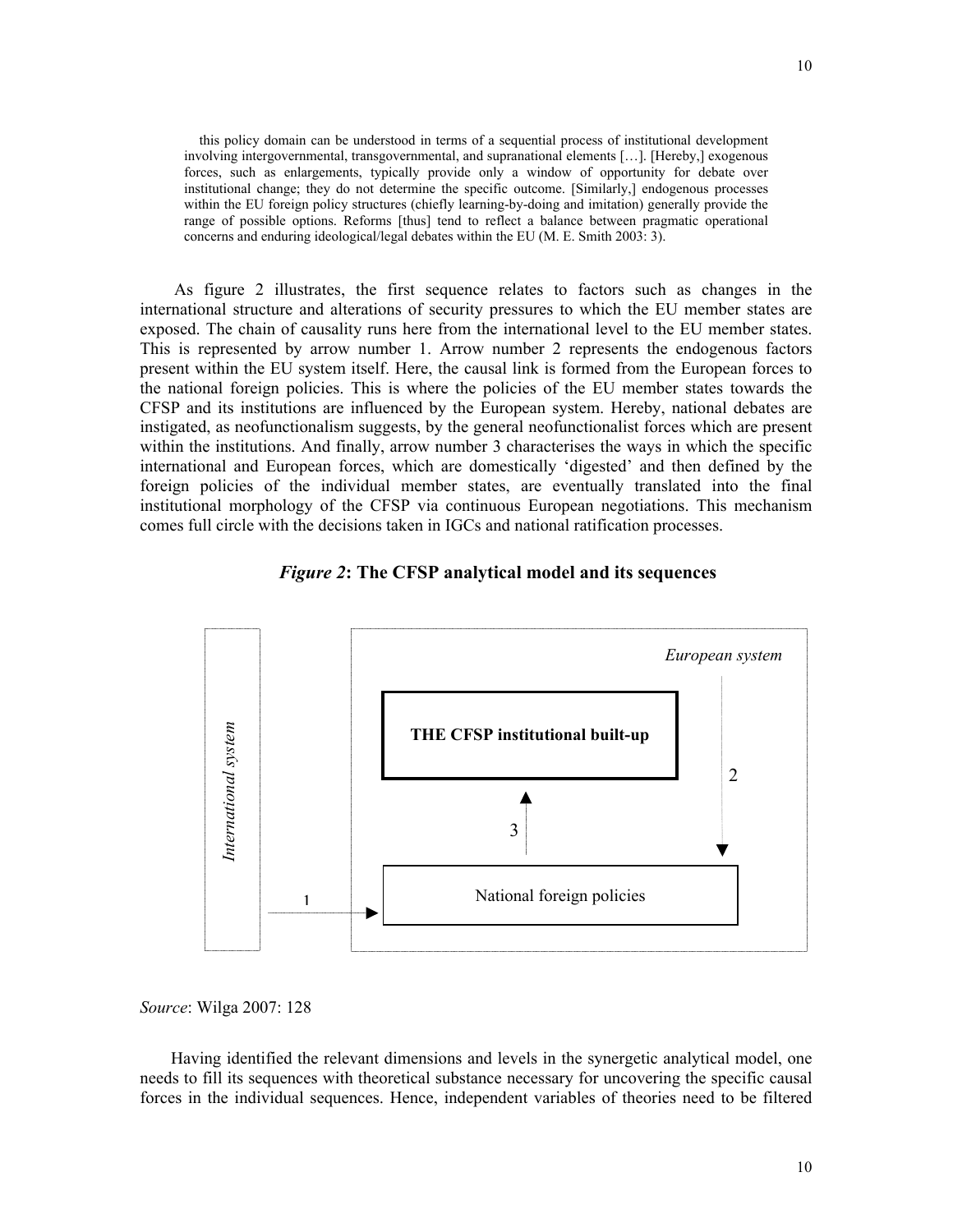out. Although theories have already been selected, their individual theoretical potentials have not yet been explored. This task is undertaken in the next section.

#### **EI theories and their turf-ground sequences**

First sequence: MNR and international dynamics

Following the arrows from Figure 2, the first move (arrow 1) in the analytical model consists of the reflections based upon the MNR. This theoretical approach draws upon the first-cut neorealist theory of European integration developed by Wivel  $(2000, 2001)$ .<sup>11</sup> Although belonging to the realist tradition, one of the basic MNR claims is modified. It seeks to show that both the character of international anarchy and the intensity of security pressures can vary in a region, and that this can contribute to integration (or to disintegration) in the given region. The parameter explaining this variation is the probability - and not the sheer possibility - of conflict, as classical neo-realists assume.12 Accordingly then, if the probability of conflict is lower in a given region, the state(s) in question are less concerned with its (their) short-term security needs.

As more than an international regime, $13$  an international alliance, or a conventional case of multilateral cooperation from the 1970s to the 1980s (Pijpers 1990, 1991), the CFSP institutions can be analysed with the MNR in the first sequence of the model.<sup>14</sup> Important for this theory is the fact that the security needs depend upon the structure of the international system and the geographical location of the state(s) at hand,<sup>15</sup> both the one exposed to the conflict and the one causing it. Based on these elements, the MNR offers insights into states behaviour depending on the probability of conflict and the level of instability. As Wivel assumes, regional economic and then political integration occurs only among states that face a low probability of conflict with each other, i.e. are placed in a zone of peace as opposed to a zone of conflict (see table 2).

| Zone                             |      | Probability of conflict Probability of integration Likely outcome |               |
|----------------------------------|------|-------------------------------------------------------------------|---------------|
| Zone of conflict                 | high | low                                                               | fragmentation |
| Zone of peace                    | low  | high                                                              | integration   |
| <i>Source:</i> Wivel (2000: 183) |      |                                                                   |               |

#### *Table 2:* **Probability of conflict and probability of integration**

 $\overline{\phantom{a}}$ 

<sup>&</sup>lt;sup>11</sup> The term 'modified realist version' (MNR) has been introduced by Anders Wivel and used in his study of European integration (Wivel 2000). For a more extensive discussion on, and for more on the understanding of, different versions of realism, see Wivel (2000: 105-146).

<sup>&</sup>lt;sup>12</sup> This is the main dividing line between different realist branches. See especially Brooks (1997).

<sup>&</sup>lt;sup>13</sup> As international regime theories would suggest, such form of cooperation could only be assumed as 'sets of implicit or explicit principles, norms, rules, and decision-making procedures around which actors' expectations converge in a given area of international relations' (Krasner 1982: 2).

<sup>&</sup>lt;sup>14</sup> The modified version of neorealism finds its origins already in the Munich school of realism – known as 'synoptischer Realismus' (Kindermann 1985, 1991) as well as in the debates among the neorealists themselves (Brooks 1997). It was also used in studies of the German foreign policy conducted by scholars from the so called 'Tübinger Gruppe'. For the latter, see in particular Rittberger (2001).

This links the global and the regional level to each other (Wivel 2002).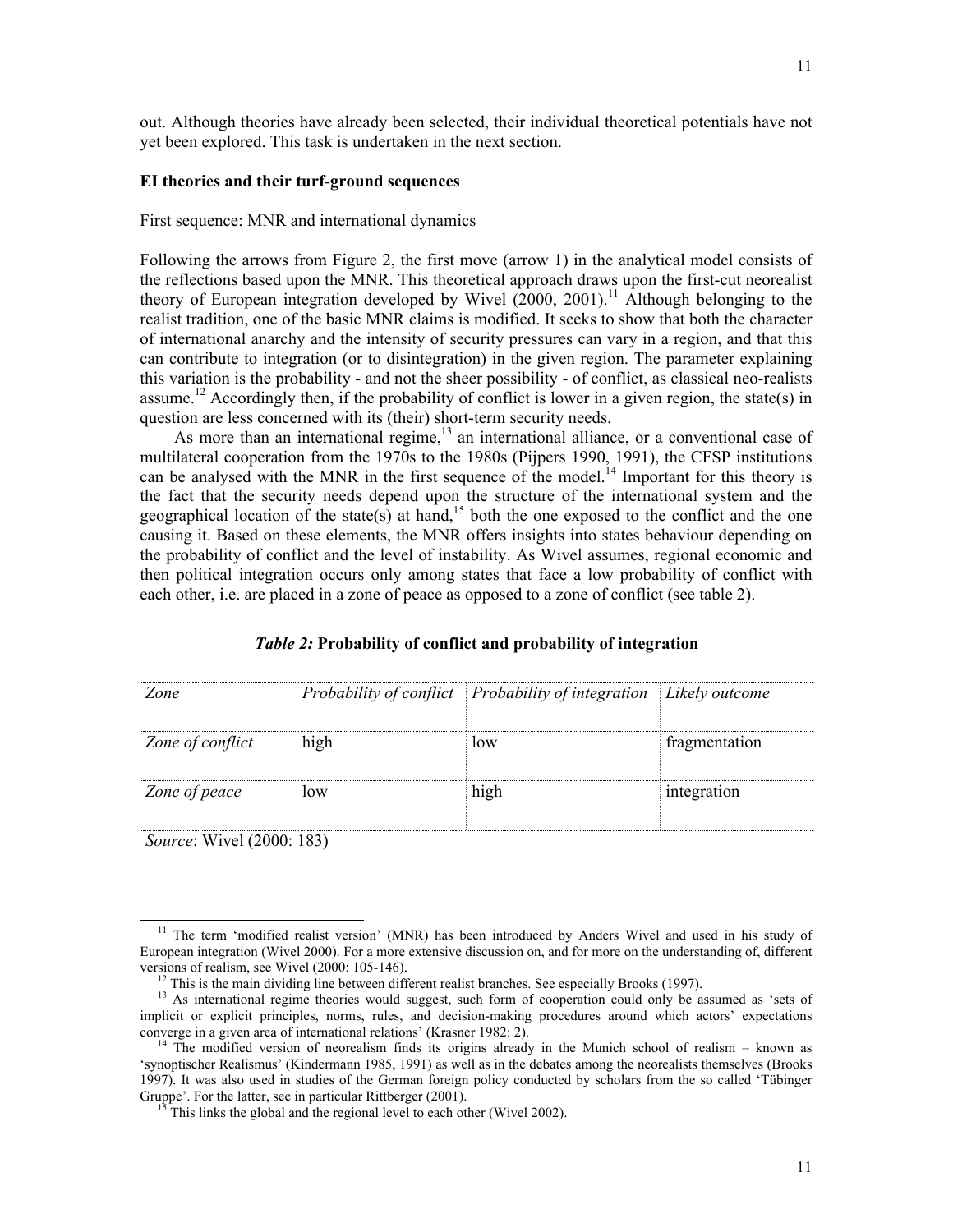In the absence of a danger to their security concerns, states try to enhance their power by focusing on long-term economic achievements. As a first step toward integration, their participation in integration projects is 'rational because the free-trade arrangements reduce transaction costs, enhance the possibility of taking advantage of economies of scale and reduce the risk of monopolization and thereby enhance the economic strength and welfare of the participants' (Wivel 2000: 152). This in turn enhances their security, their relative power and finally their possibilities to collectively defend themselves when confronted with external security threats, which may arise outside in zones of conflict at a later point in time. This reasoning forms the link between the probability of conflict outside a zone of peace and the possibility of cooperation in foreign policy between states within the same zone of peace.

The latter reasoning is further contingent upon the structure of the international system. For simplicity's sake one can make a tripartite distinction between 'multipolarity' (no power), 'bipolarity' (two great powers), and 'unipolarity' (a single superpower). For the analysis of the CFSP, bipolarity is more important since Europe and the institutional beginnings of the CFSP in the form of the EPC fell into this type of polarity. Later, especially after the end of the Cold War, the CFSP's existence may be viewed as operating within either unipolarity or multiplicity, with different effects on integration (see table 3).

| Polarity | Multipolarity   | Bipolarity  | Unipolarity |
|----------|-----------------|-------------|-------------|
| Impact   | moderate        | high        | very high   |
| Effect   | non-integration | integration | integration |
|          |                 |             |             |

#### *Table 3***: Polarity's impact and effect on regional integration**

*Source*: Wivel (2000: 198)

 $\overline{\phantom{a}}$ 

The argument here is that bipolarity produces economic integration between states in the same geographical region (for example in Europe), because their security interests are secondary due to the efforts of the big powers. With lowered concerns about security, states may concentrate on other instruments to increase their power by seeking to enhance their integration, as well as in political (foreign policy) matters.

In a unipolar or multipolar world order, the dynamics are less clear than those in bipolarity. For example, it might happen that eventually the remaining superpower is balanced by a group of states. As some scholars point out, it is only a matter of time before a new form of bipolar system emerges (Layne 1993).<sup>16</sup> However, a more important feature of this form of international structure is that increasing instability outside a zone of peace may induce the states within the peace zone to cooperate more intensively without necessarily re-storing a bipolar system.

# Second sequence: NF and European dynamics

NF's contribution could consist of assisting an analysis of the CSFP in the second move of the model (arrow 2). The sources of national preference formation are neither exclusively international, as the previous sequence suggests, nor exclusively domestic. They may also be

 $16$  While the explanations can be several, the most often cited are (1) the exhaustion of hegemony; (2) overextension of the superpower, or (3) differential growth rates of states (see Wivel 2000: 164-68, 2001: 9-12).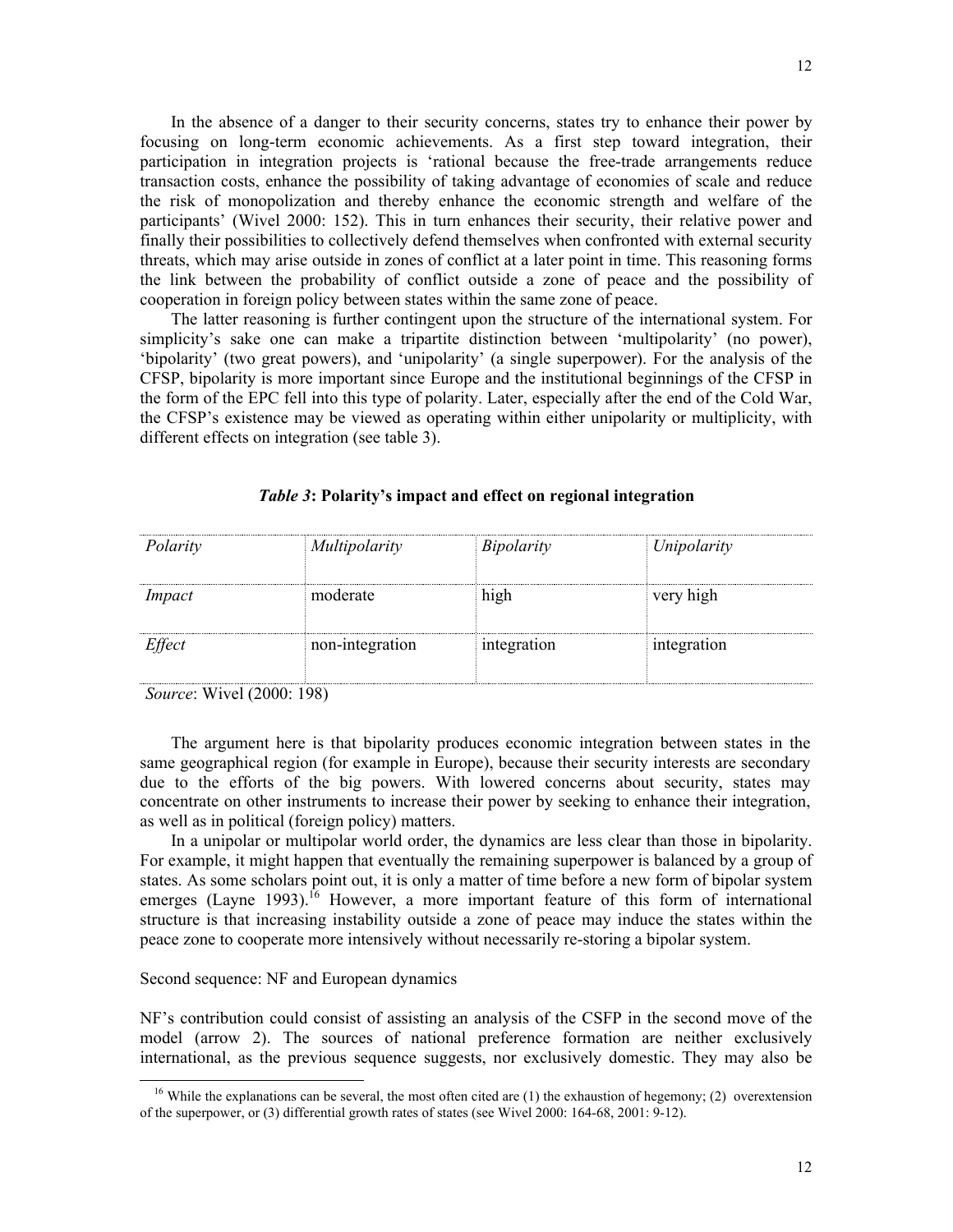Although NF finds its origins among non-state-centric approaches and thus draws upon functionalism and IR liberal elements,<sup>18</sup> neofunctionalists have claimed repeatedly in their works that integration is about functionally organised societies coming closer together. According to their nature, their needs may produce integration demands, 19 which through a negotiation-based (political) 'spillover' would, as neofunctionalists argued, affect more and more sectors in the integration process, including foreign policy.

Due to problems with spillover, $20$ <sup>20</sup> NF founders declared their theory obsolete in the 1970s (Haas 1975). However, other scholars such as Lindberg and Scheingold (1970), Mutimer (1989), Tranholm-Mikkelsen (1991) or Corbey (1995), added several improvements to this theory.<sup>21</sup> With them, improved neofunctionalism provided interesting ideas e.g. about the growing scope of the CFSP, and its expanding institutional machinery. In particular, there is a tendency for economic and social decisions to spill over into the realm of the 'political', due to 'the indirect penetration of the political by the "purely" economic […] decisions [which almost always acquire] political significance in the minds of the participants' (Haas 1986: 152).

 In the above context foreign and security policy may also be relevant, especially because it may help ensure collective European profits and protect it from external instabilities of diverse nature. For this to be effective, further political integration would have to continue, and go beyond simple common trade and common monetary policy. The most appropriate instrument for accomplishing this objective is foreign policy, since it can best impact on the external environment in a manner conducive to the single market and the common currency.<sup>22</sup>

 If the latter is true, then one could speculate about the level of politicisation resulting from internal debates on this issue, as well as on the influence of such politicisation on the CFSP institution-building, in particular in the time of the existence of the CFSP institutions. Here, for example, the problem of inconsistency between the economic and political aspects of foreign relations has frequently played a role in those debates (Schmalz 1998, Wessel 2000). Linked to the first sequence, in cases where the economic integration is advanced and the probability of external conflict arises, the parties participating in foreign policy integration project would probably prefer to respond to such instabilities in a concerted action via common institutions. Modified neorealism does not spell out this condition. It refers only to the changes in the international structures as a motor for action.

 Coming back to the politicisation level, it can be characterised by a cumulative tendency in which national actors get involved over time in more and more policy areas, and as a consequence find themselves 'gradually embroiled in ever more salient and controversial areas of policymaking' (Schmitter 1969: 166). In exploring this process, Schmitter defined politicisation as 'a process whereby the *controversiality* of joint decision-making goes up, [leading] to a

 $\overline{a}$ 

<sup>&</sup>lt;sup>17</sup> This is confirmed by the literature on Europeanisation. See for example Sjursen (2000), Tonra (2001) or Torreblanca (2001).

 $18$  Functionalism – the forerunner of neofunctionalism – does not directly apply to integration but is still interesting in many ways (see Mitrany 1946, 1948, 1975). For more on both functionalism and its 'neo-' version, see Zellentin (1992).

<sup>&</sup>lt;sup>19</sup> For this point, see Mattli (1999a). For a broader discussion on 'integration demand' and 'supply', see also Mattli (1999b).

<sup>&</sup>lt;sup>20</sup> Spillover forces can also have a damaging effect on integration. They can exist in the form of a 'spill-back', a 'retrench' (Busch 1996) or as, what Jäger and Lange (2001: 115f) call, 'desintegrativer Spillover'.

 $21$  Despite these theoretical necessities, neofunctionalism, as some recent studies have demonstrated, still holds (see Stone and Sandholtz 1997, Sandholtz and Stone 1998, 1999).

 $22$  Examples abound here: 'Wider Europe', 'Barcelona process', 'Northern dimension', common strategies towards Russia or towards Ukraine, etc.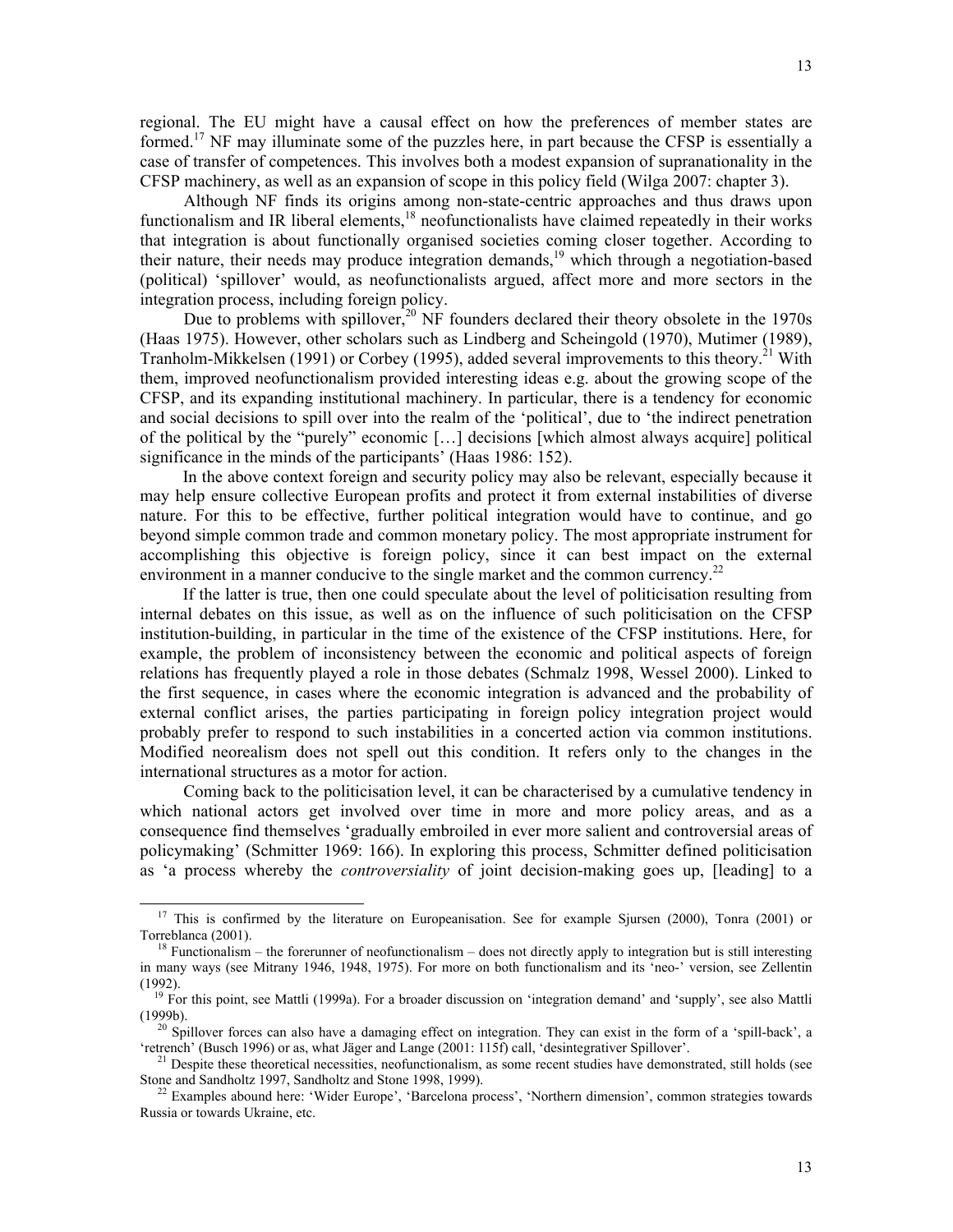*widening of the audience or clientele* interested and active in integration [and to] *a manifest redefinition of mutual objectives*' (ibid.: 166, emphasis in original). Possibly, the clearest case of politicisation occurs during a shift from formally economic to manifestly political goals by a collective recognition that 'the original objectives have been attained, surpassed, or made irrelevant and that new ones involving an upward shift in either scope or level of commitment are operative' (ibid.). And here it can eventually come to the expansion of scope and level. This process has been existent in the CFSP for years (say, from Maastricht to the 2003/4 IGC), and obviously is still affecting the institutional built-up of the CFSP (Wilga 2007: chapter 9).

The same process can also be reinforced by externalisation and demand side. As another neofunctionalist argued, 'whatever the original intentions, as integration proceeds member states will be increasingly forced to hammer out a collective external position vis-à-vis third parties because the further integration proceeds, the more third parties will react to it, either by support or by hostility' (Nye 1994: 298). It is one of the most important neofunctional hypotheses concerning external relations and foreign policy. Once some states begin an integration project in whatever area, the 'participants will find themselves compelled—regardless of their original intentions––to adopt common policies vis-à-vis nonparticipant third countries' (Schmitter 1969: 165) and common institutions. $3$ 

Following this neofunctionalist logic, one could expect that '[g]iven a minimal threshold of initial commitment and joint policymaking, regional actors, for a variety of voluntary and involuntary motives, will find themselves engaged in the elaboration of a common foreign and security policy where none existed previously' (Schmitter 1969: 165). This may even be more the case when instability outside the EU grows. In such situations, various external actors may demand the EU to give assistance, in whatever terms, or internal actors may ask for improvements in EFP institutions in order to meet the external challenges and the external demands. However, it may also happen that external demand will lead to a deadlock.

# Third sequence: LI and domestic and European debates

 $\overline{\phantom{a}}$ 

For the third move (arrow 3), the developed model uses the LI. As Wivel admits, the MNR 'turn[s] the blind eye to the intra-regional dynamics' (Wivel 2000: 358), thereby neglecting the fact that within Europe there are also states. And the international system (even though of single source - anarchy) has diverging effects on different EU member states (Koenig-Archibugi 2004). Since the EU does not have exclusive competence in foreign policy, the EU member states cannot react as a single unit.

Given the variation in reacting to the external pressures – be it international conflicts, terrorist attacks or others – the EU member states have different interests in proceeding on the path to integrating their national foreign policies, which cannot be properly explained by realism (Koenig-Archibugi 2004, M. E. Smith 2004: 20-21). These differences and interests are cumulatively translated into the institutional built-up of the CFSP. Clearly, although EU member states react to different international events in the way they find appropriate and conform to their respective national interests, $^{24}$  this does not automatically mean that the outcome is the smallest common denominator. What is true, however, is that whatever the institutional outcome, this occurs – as LI suggests – according to the logic of asymmetric interdependence.

This 'simple logic of "asymmetrical interdependence"––those who benefit the most from a policy must sacrifice the most on the margin––is the most profound factor shaping the negotiations' (Moravcsik and Vachudova 2002: 3, see also Moravcsik and Vachudova 2003).

 $^{23}$  Indeed, as Haas observed, the member states of the Six 'were obliged to work out a common economic and commercial policy toward the United States, Latin America and Africa earlier than planned in order to be able to present a common front in GATT' (Haas 1986: 163).

<sup>&</sup>lt;sup>24</sup> This may concern many policy areas and many different foreign policy issues. A different but interesting perspective than the negotiation-based liberal intergovernmentalism offers the 'adaptation approach' (Petersen 1998).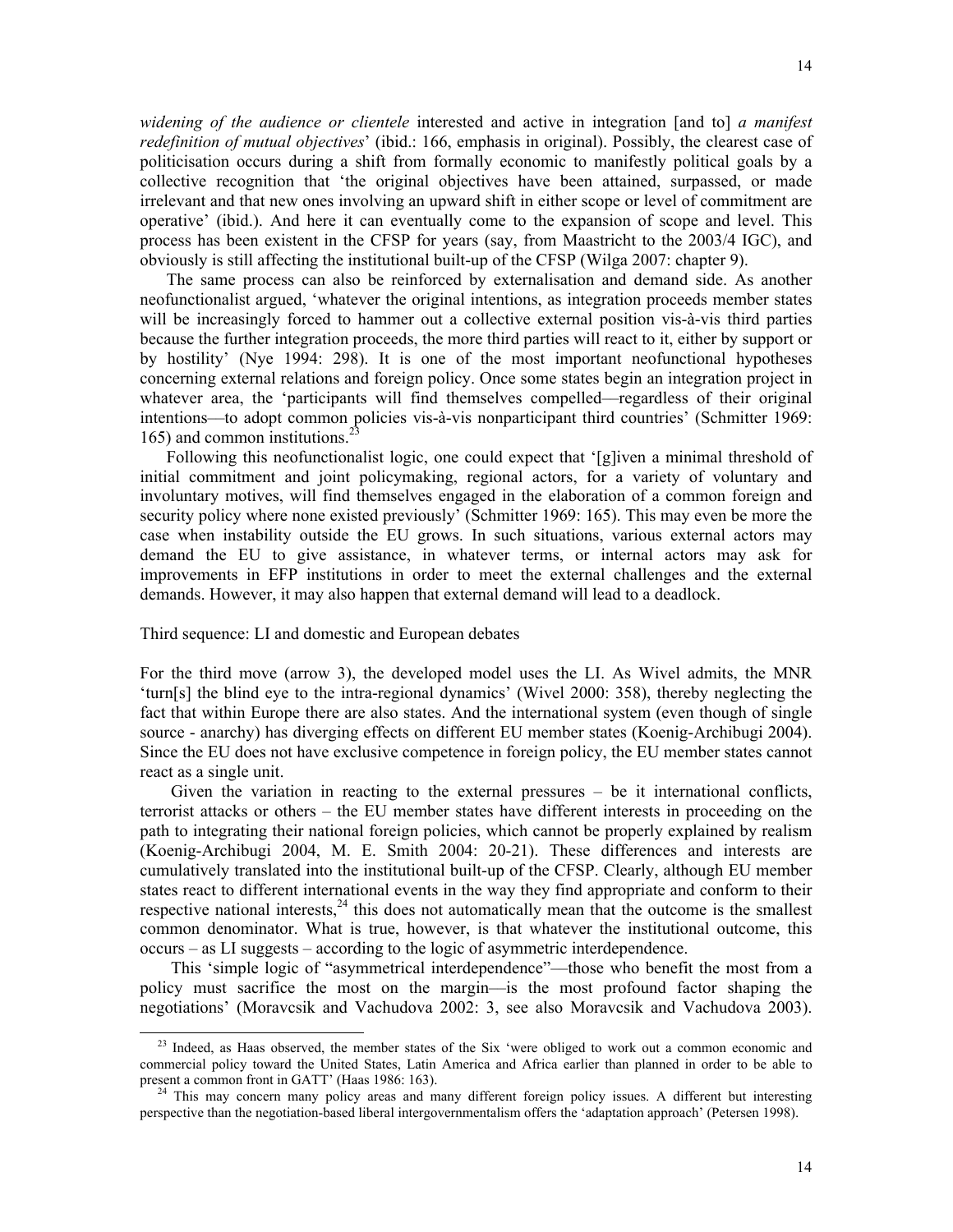Therefore, in order to account for the final shape of the CFSP – the latter being a subject of continuous negotiations between the EU member states – this logic must be integrated into the analytical model.

 In a reversed order, as figure 3 shows, LI is ultimately about institutional choice. It is about what the EU member states decide in IGCs or on other occasions in the Council of Ministers. This institutional-choice stage is an outcome of the first two stages. On the first LI stage, EU member states are more occupied with their interests at the domestic level. These internal, sometimes polarised, debates take place 'at home' between opposition and government in power. These positions on specific CFSP issues are negotiated later at the European level. Already at this point the respective positions are results of concerns expressed by the governments in power about different international and European questions. Different issues – each having causal effects – such as anarchy, security pressures, as well as the specific European considerations, already play a role at this stage (Wilga 2003: 26, Wilga 2006: 343).



# *Figue 3***: Liberal intergovernmentalist framework**

*Source*: Compiled by the author

 Once the governments in power take positions at the national level, the second stage, i.e. the European negotiations, begins. This does not mean that the domestic political phase is over, though. The debates may well continue despite the positions taken. Nonetheless, those decisions become the subject of negotiations at the EU level despite the possible ongoing domestic debates. At this stage, the negotiations depend upon two factors, i.e. the power capabilities of the respective EU member states and the asymmetrical interdependence of the negotiating parties.

 Obviously, any decision enlarging the institutional built-up of the CFSP is more likely, the more member states are favourable to such an option during the bargaining game at the EU level. And obviously, if there is no majority of states in favour of creating new CFSP institutions, then one would expect at this stage to see different constellations of pro-CFSP states using – in unison or in isolation – diverse negotiation strategies, such as side payments and package deals, to ensure the decision about creating new CFSP institutions.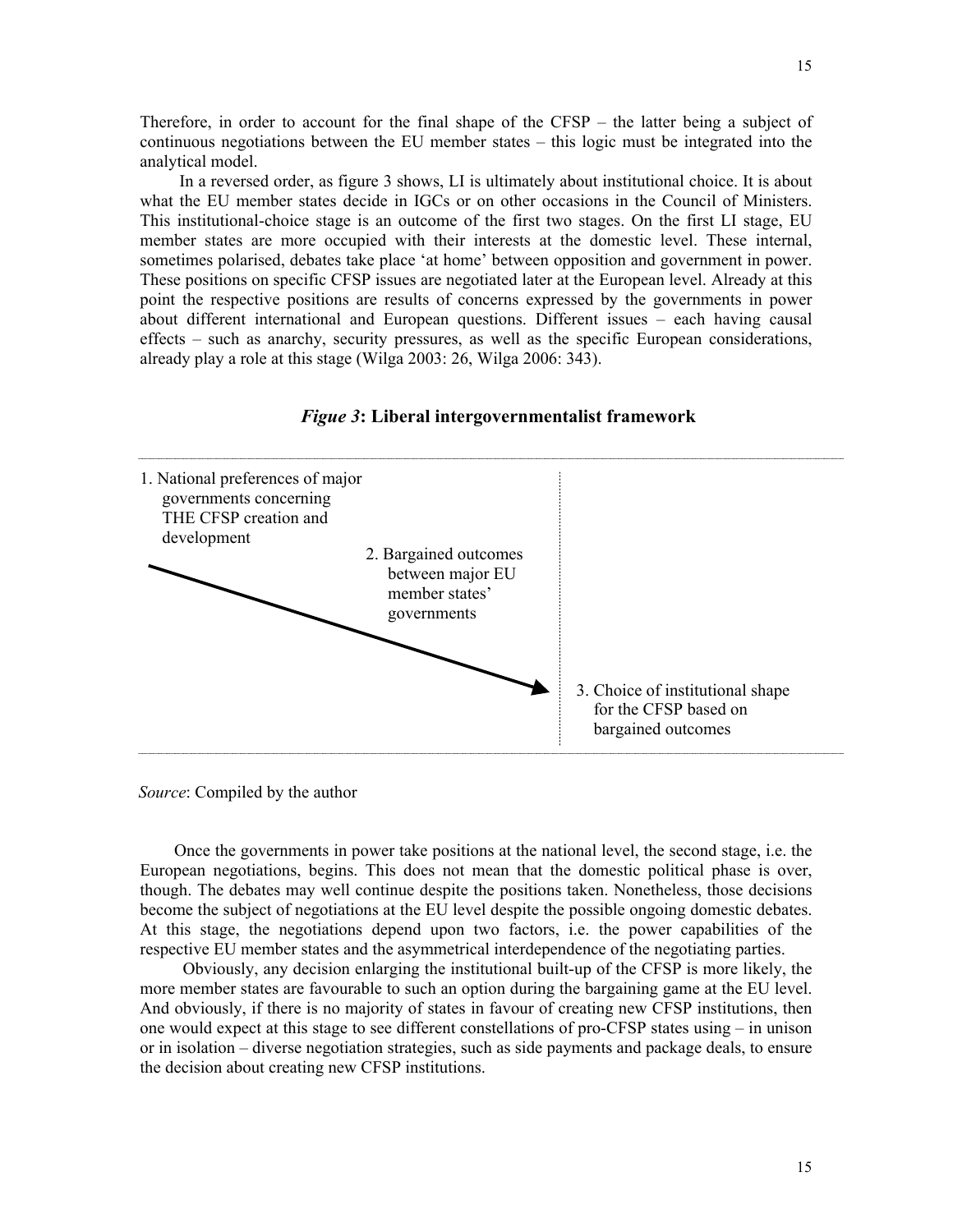#### **Preparing for empirical analysis: model-based expectations for the CFSP development**

Having identified theoretical content for all three analytical moves, empirical examination would need some model based expectations. Beginning with the MNR, the simplest hypothesis could be: the stronger the security pressures on the CFSP institutions, the more pressure would be placed on the EU member states to react to them. Possibly, as a result EU member states would collectively respond to the security pressures either by using available conflict prevention instruments or, *a posteriori*, by creating new, or by improving the existing, EU (collective security) institutional arrangements. Thus the MNR would predict that the probability of closer foreign policy cooperation in the EC/EU would increase with decreasing probability of conflict in the EU, and increasing probability of conflict outside the EU.

Concerning the type of anarchy, which is the MNR's second identified variable, one could argue that the change from bipolarity into unipolarity would increase the pressure on the EU to improve their common foreign policy institutions, i.e. the EPC. At that time, not only a change of international structure occurred, but also the instabilities in Europe significantly increased. If having an impact at all, one could expect some form of additional institutional arrangements in order to meet the external challenges. Thus, upgrading the EPC institutions to the CFSP can be seen as a form of collective policy to obstruct the shift from long- to short-term security concerns.

 As to the second sequence in the model, two independent variables were identified. Relating to the NF process 'whereby members of an integration scheme – agreed on some collective goals for a variety of motives but [were] unequally satisfied with  $[the]$  (...) attainment of these goals – [they would] attempt to resolve their dissatisfaction either by resorting to collaboration in another, related sector (expanding the scope of mutual commitment) or by intensifying their commitment to the original sector (increasing the level of mutual commitment) or both' (Schmitter 1969: 162). Accordingly, as there was rather little change in level but much more (increase) in the scope of the CFSP, these changes may exactly have resulted from increasing dissatisfaction of some EU member states about the common foreign policy institutions. Evidence would thus be needed that some member states were dissatisfied with the EPC, and then the CFSP as a foreign policy instrument. Additionally, one would have to find evidence for politicisation processes, serving the expansion of the CFSP's institutional basis. Equally, the externalisation and demand may have been intensified or reduced by the pressure for institutional improvements in the CFSP, especially where third actors demanded CFSP performance.

 Given the above, the NF independent variables would assume that the probability of closer foreign policy cooperation, i.e. the CFSP institutional evolution, would increase with a growing level of dissatisfaction, and later politicisation caused by emerging or existing security pressures and with a high, or at least a medium level, of externalisation effect and conducive of demand.

Taking the reflections based upon LI, one would need to consider the domestic debates and positions of the major EU member states on specific EPC/CFSP institutional problems. Second, one would have to assess the respective negotiation powers in light of asymmetric interdependence during the ongoing controversies among the EU member states. Thus, the more intensive such issues are discussed in the domestic arena, the probability increases that they are discussed at the EU level. At that state, the more states are in favour of changes in the CFSP institutional structures, the more probable it also becomes to force them through at the European level in IGCs. To be more precise, at the first stage of LI logic, one would need to find evidence for willingness among the EU member states to improve foreign policy institutions defined explicitly in the national preferences of at least two of the largest member states, although sometimes already one can be sufficient.<sup>25</sup> It would however be more realistic to assume that a

 $\overline{\phantom{a}}$ 

<sup>&</sup>lt;sup>25</sup> Although not in relation to foreign policy areas, Laursen showed (1993: 233) that even though two large EU member states were opposed to some relevant propositions during the Maastricht Treaty negotiations, the decisions have been taken anyway. In Laursen's own words, 'why [was] co-decision for the parliament [decided upon] if two of the three were opposed? Why more cohesion money, if two of the three were opposed? And why, in the end, did the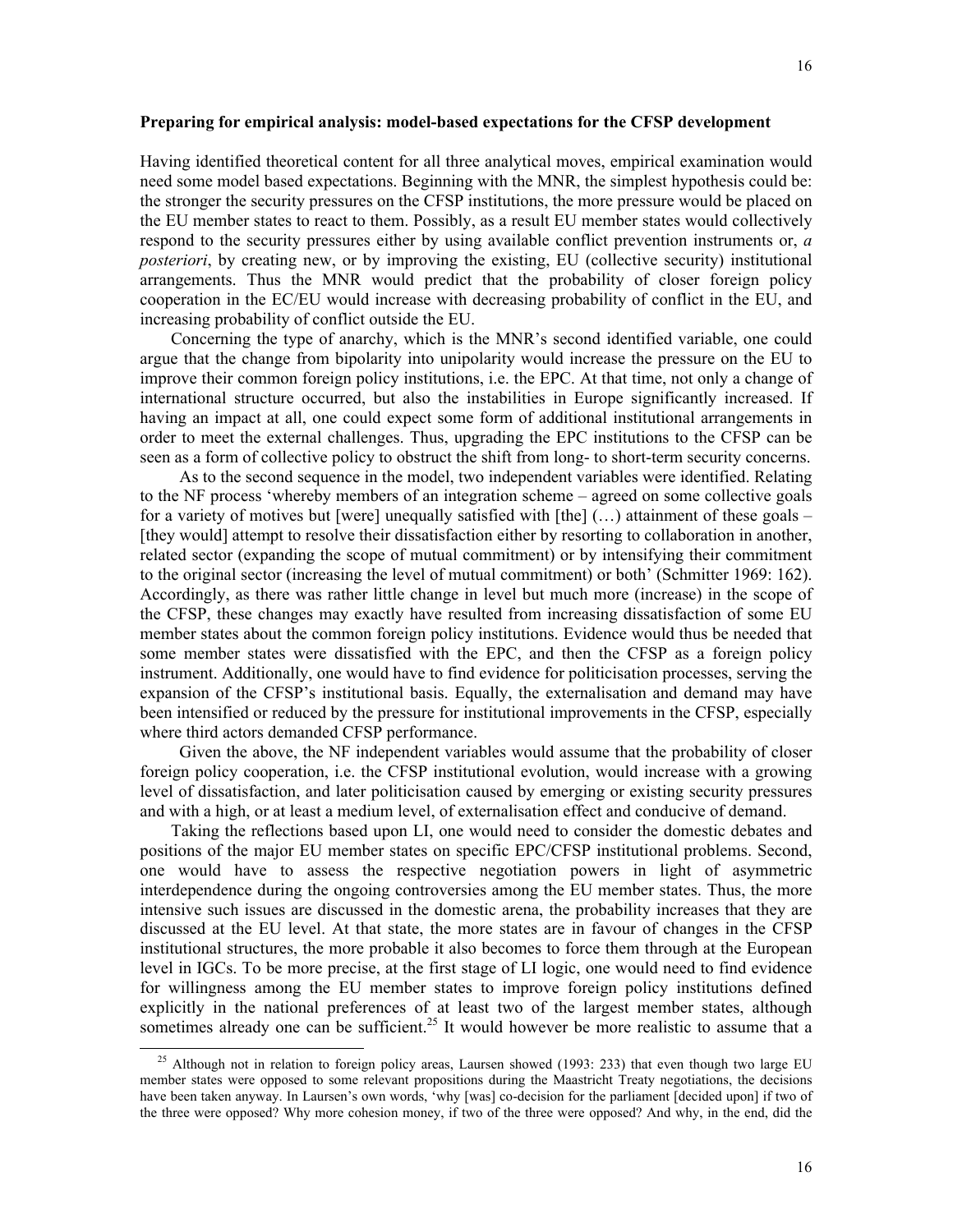positive decision of three large states would secure changes in the CFSP, especially when large EU member states use their bargaining powers to push through decisions conducive to strengthening their common foreign policy institutions, or to block any initiative leading to its damage.

| Necessary condition            | Necessary condition                                          | Sufficient condition           |
|--------------------------------|--------------------------------------------------------------|--------------------------------|
| MNR                            | NF                                                           |                                |
| Changes in international       | Spillover-based dissatisfaction Relative agreement among the |                                |
| structure (polarity type: PT), | and politicisation (DP) in THE                               | large EU members in domestic   |
| existing security pressures    | CFSP, externalisation and                                    | debates (DD), side payments    |
| (SP), uncertainties and        | demand side (EDS) from                                       | to opposing states in European |
| instabilities endangering      | involved actors                                              | negotiations (EN)              |
| integration                    |                                                              |                                |
| Course Compiled by the outhor  |                                                              |                                |

| Table 4. Theories and expectations concerning the CFSP development |
|--------------------------------------------------------------------|
|--------------------------------------------------------------------|

*Source*: Compiled by the author

On the basis of the above theoretical considerations (see table 4), the overall, synergetic, expectation concerning the CFSP development could be as follows: the CFSP institutions evolve as a result of pressures caused by the given PT and SP, by existent DP and EDS, and sufficient DD, producing national positions and the EN taking place and eventually leading to changes in the CFSP in the period under investigation.

#### **Concluding remarks**

 $\overline{\phantom{a}}$ 

This short text had a twofold task. First, it was to develop an argument for a more synergetic approach to the CFSP studies as the field characterised by a multitude of uni-causal analyses, which may seem insufficient to analyse the complexity of the object of study. Second, the text offered a new synergetic – multi-causal and multi-level – CFSP analytical model.

To achieve this, the paper proceeded in several steps. It first identified three integration theories to study the CFSP. Arguing that these EI theories are examples of uni-causality, the paper went beyond uni-causality, thereby identifying dimensions for a synergetic CFSP analysis. It was followed by a second step, i.e. from static CFSP dimensions to dynamic CFSP analytical sequences. The paper also argued for complementarity of the selected EI theories, and developed a number of model-based expectations.

The model is based upon elements of three integration theories, namely (1) modified neorealism, (2) neofunctionalism and (3) liberal intergovernmentalism. By juxtaposing those theories in sequences, the new model uses the respective theoretical advantages and facilitates argumentation for a synergetic analysis.

<sup>[</sup>Maastricht] Treaty include new competences in the area of consumer protection, if two of the three were opposed' (ibid.: 232).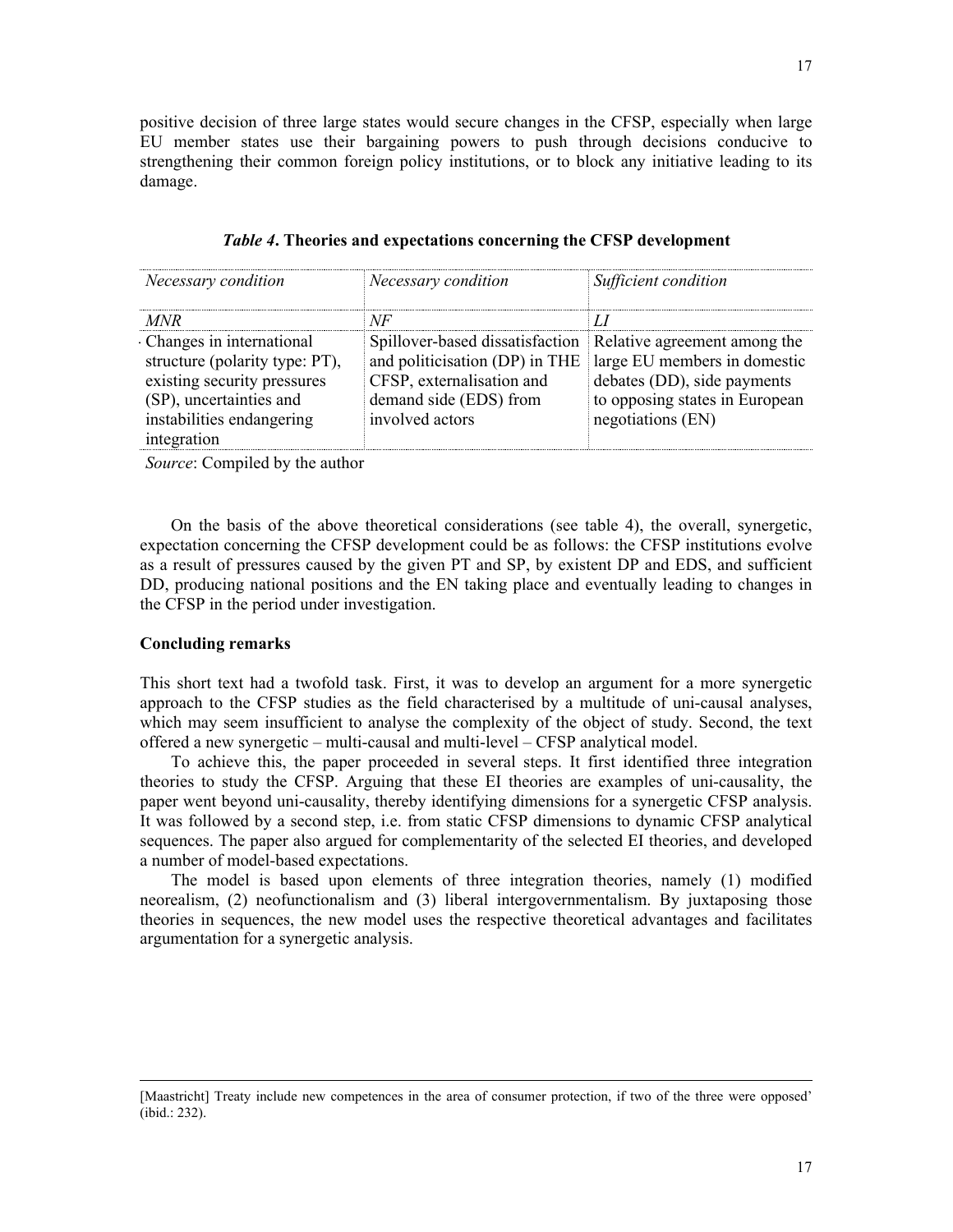- Aalberts, Tanja E.; Munster van, Rens (2003) *The Third Debate Revisited: The Unfulfilled Promise of Social Constructivism*, Working Paper 14/2003, Centre for European Studies, University of Southern Denmark.
- Adler, Emanuel (1997) Seizing the Middle Ground: Constructivism in World Politics, *European Journal of International Relations* 3(3): 319-363.
- Baylis, John; Smith, Steve (1999) *The Globalization of World Politics. An Introduction to International Politics*, Oxford and New York, Oxford University Press.
- Beach, Derek (2000) *Between law and politics taking the law seriously in rationalist models of judicial autonomy in the EU*, Department of Political Science, University of Southern Denmark.
- Brooks, Stephen (1997) Duelling Realisms, *International Organization* 51(3): 445-77
- Burchill. Scott; Devetak, Richard; Linklater, Andrew; Paterson, Matthew; Reus-Smit, Christian; True, Jacqui (2001) Theories of International Relations, Palgrave.
- Busch, Klaus (1996) Spill-over-Dynamik and Spill-back-Potential in der europäischen Währungsintegration – ein Beitrag zur Integrationstheorie, in: Jachtenfuchs, Markus; Kohler-Koch Beate (Eds.) *Europäische Interation*, Leske+Budrich, Opladen, pp. 281-311.
- Busch, Klaus (1998) Integrationstheorien in Interaktion. Ein synoptischer Ansatz, in: Cartens, Uwe; Schlüter-Knauer (Eds.) *Der Wille zur Demokratie. Traditionslinien Perspektiven*, Dunker & Humblot, Berlin, pp. 285-314.
- Busch, Klaus (2001) Politikwissenschaftliche Integrationstheorien in Interaktion. Der synoptische Ansatz II, in: Loth, Wilfried; Wessels, Wolfgang (Eds.) *Theorien europäischer Integration*, Leske+Budrich, Opladen, pp. 247-92.
- Carlsneas, Walter (2004) Where ist he Analysis of European Foreign Policy going?, *FORNET* Working Paper, <www.fornet.info/>.
- Corbey, Dorotte (1995) Dialectical functionalism: stagnation as a booster of European Integration, *International Organization* 49(2): 153-84.
- Croisat, Maurice; Quermonne; Jean-Louis (1999) *L'Europe et le fédéralisme. Contribution à l'émergence d'un fédéralisme intergouvernemental*, Montchrestien, Paris
- Dessler, David (1999) Constructivism within a positivist social science, *Review of International Studies* 25: 123-37.
- Easton, David (1965) *A System Analysis of Political Life*, Chicago, John 6 Willey & Sons.
- Gehring, Thomas (1995) *Integrating Integration Theory. Neofunctionalism and International Regimes*, Robert Schuman Centre, European University Institute, EUI Working Paper RSC No. 95/39, Badia Fiesolana, San Domenico.
- Giering, Claus (1997) *Europa zwischen Zweckverband und Superstaat. Die Entwicklung der politikwissenschaftlichen Integrationstheorie im Prozess der europäischen Integration*, Europa-Union Verlag, Bonn.
- Ginsberg, Roy H. (1999) Conceptualizing the European Union as an International Actor: Narrowing theoretical Capability-Expectations Gap, *Journal of Common Market Studies*  37(3): 429-54.
- Ginsberg, Roy H. (2001) *The European Union in International Politics: Baptism by Fire*, Baltimore, Rowman & Littlefield Publishers.
- Haas, Ernst B. (1975) *The Obsolesce of Regional Integration Theory*, Research Series No. 25, Institute of International Studies, Berkeley, University of California.
- Haas, Ernst B. (1986) Technocracy, Pluralism and the New Europe, in: Nye, Joseth S. (Ed.) *International Regionalism*, Little, Brown and Company, Boston, Harvard University, pp. 149-176.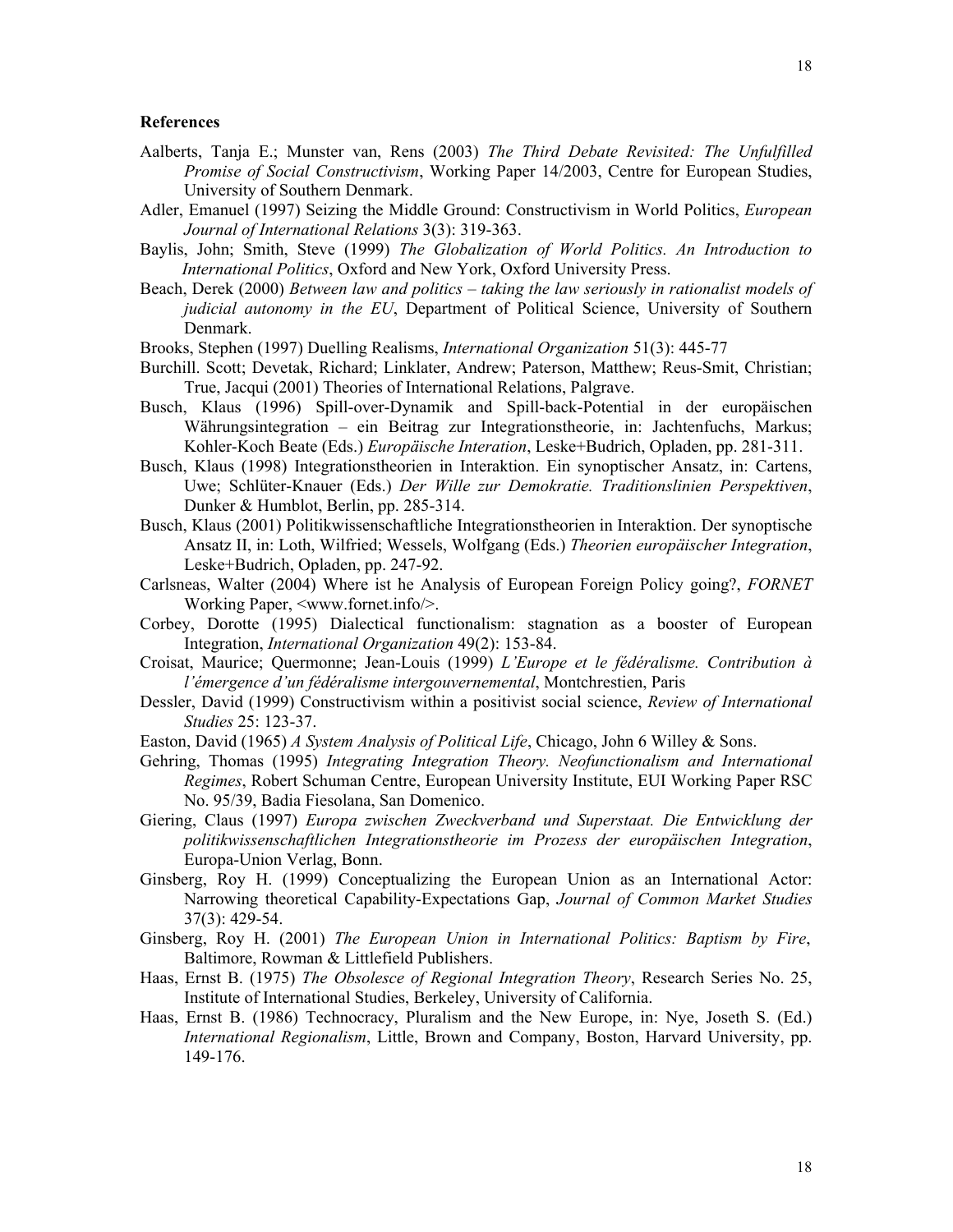- Haas, Ernst B. (2001) Does Constructivism Subsume Neo-Functionalism?, in: Christiansen, Thomas; Jørgensen, Knud Erik; Wiener, Antje (Eds,) *The Social Construction of Europe*, London, SAGE Publications, pp. 22-31.
- Jackson, Robert; Sørensen, Georg (2003) *Introduction to international relations: theories and approaches*, Oxford, Oxford University Press.
- Jäger, Thomas; Lange, Niels (2001) Isolierte Partner im europäischen Integrationsprozeß, *Zeitschrift für Internationale Beziehungen* 8(1): 105-39.
- Jørgensen, Knud Erik (1999) Possibilities of a 'Nordic' Influence on the Development of the CFSP?, in: Jopp, Mathias, Ojanen, Hanna (Eds.) *European Security Integration: Implications for Non-Alignment and Alliances*, Ulkopoliittinen instituutti, Institut für Europäische Politik, WEU Institute, pp. 193-36.
- Jørgensen, Knud, Erik (2004) European Foreign Policy: Conceptualising the Domain, in: Carlnaes, Wlater; Sjursen, Helene; White, Brian (Eds.) *Contemporary European Foreign Policy*, SAGE Publications, pp. 32-56.
- Jørgensen, Knud, Erik (2004a) Theorising the European Union's foreign policy, in: Tonra, Ben; Christiansen, Thomas (Eds.) *Rethinking European Union foreign policy*, Manchester and New York, Manchester University Press, pp. 10-25.
- Kindermann, Gottfried-Karl (1985) *The Munic School of Neorealism in International Politics*, Universität München, University Manuscript.
- Kindermann, Gottfried-Karl (1991) Zum Selbstverständnis des neorealistischen Ansatzes, Einleitung zur dritten Auflage, in: Kindermann, Gottfried-Karl (Ed.) *Grundprobleme der Weltpolitik*, Piper, München, Zürich; pp. 11-47.
- Koenig-Archibugi, Mathias (2004) Explaining Government Preferences for Institutional Change in EU Foreign and Security Policy, *International Organization* 54(1): 137-174.
- Krasner, Stephen (1982) Structural causes and regimes consequences: regimes as intervening variables, *International Organization* 36(2), also reproduced in: Krasner, Stephen (Ed.) *International Regimes*, Cornell University Press, Ithaca and London, pp. 1-21.
- Laursen, Finn (1993) Explaining the Intergovernmental Conference on Political Union, in: Laursen, Finn; Vanhoonacker, Sophie (Eds.) *The Intergovernmental Conference on Political Union. Institutional Reforms, New Policies and International Identity of the European Community*, European Institute of Public Administration, Maastricht, The Netherlands, 229-48.
- Layne, Christopher (1993) The Unipolar Illusion, *International Security* 17(4): 5-51.
- Lequesne, Christian (1998) Comment penser l'Union Européenne?, in: Smouts, Marie-Claude (Ed.) *Les nouvelles Relations Internationales. Pratiques et theories*, Paris, Presses de la Fondation nationale des Sciences Politiques.
- Lindberg, Leon; Scheingold, Stuart A. (1970) *Europe's Would-Be Polity*, Prentice-Hall.
- Mahncke, Dieter (2004) The Need for a Common Foreign Policy, in: Mahncke, Dieter; Ambos, Alicia; Reynolds, Christopher (Eds.) *European Foreign Policy. From Rhetoric to Reality?*, College of Europe Studies, P.I.E. Peter Lang; pp. 27-42.
- Mattli, Walter (1999a) Explaining regional integration outcomes, *Journal of European Public Policy* 6:1:1-27.
- Mattli, Walter (1999b) *The Logic of Regional Integration*, Cambridge.
- Mitrany, David (1946) *A Working Peace System*, National Peace Council, Broadwater Press, London, Great Britain.
- Mitrany, David (1948) The functional Approach to World Organisation, *International Affairs* 24(3): 350-363.
- Mitrany, David (1975) *The Functional Theory of Politics*, London School of Economics & Political Science, Martin Robertson.
- Moravcsik, Andrew (1993) Preferences and Power in the European Community: A Liberal Intergovernmental Approach, *Journal of Common Market Studies* 31(4): 473-524.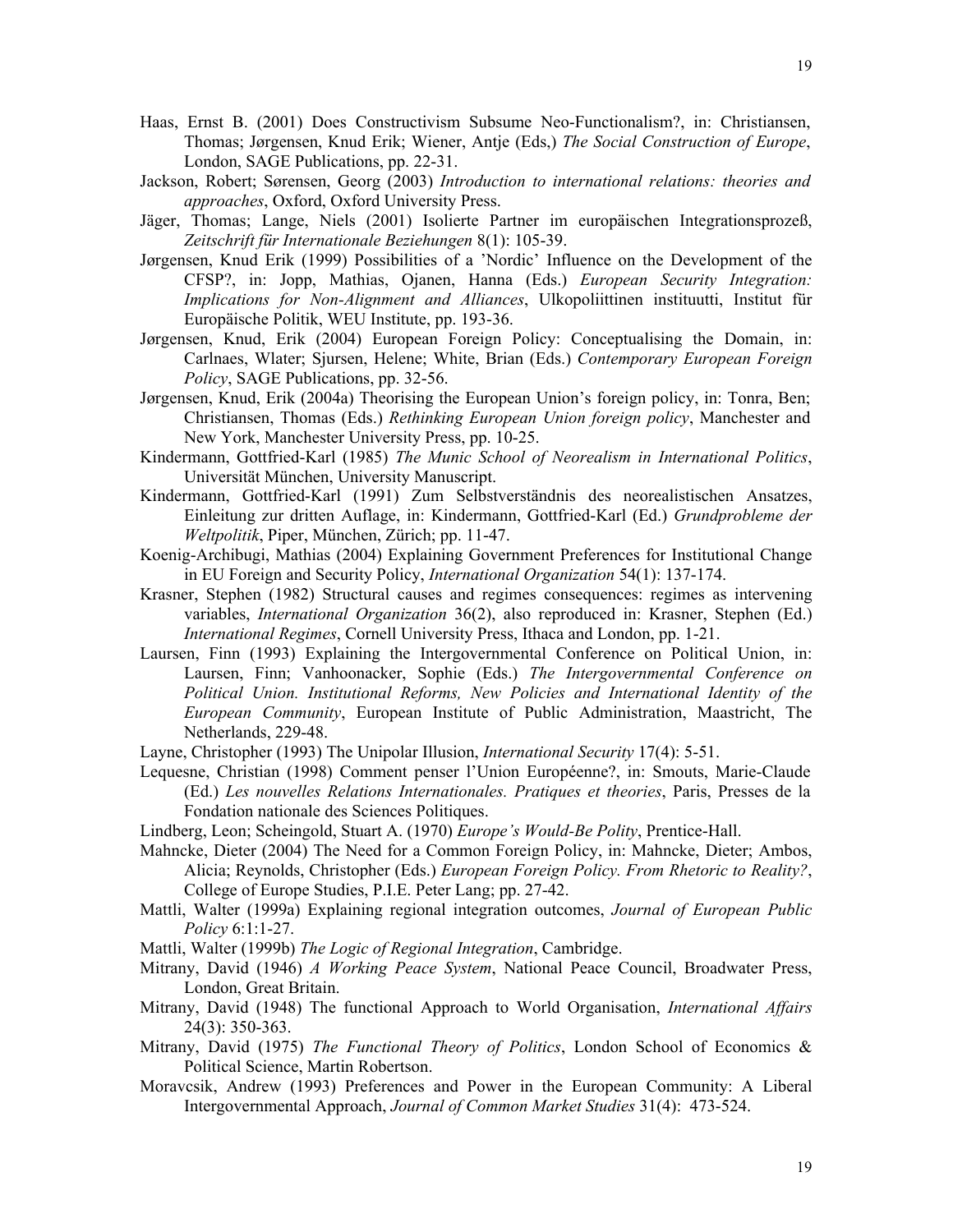- Moravcsik, Andrew (1997) Taking Preferences Seriously: A Liberal Theory of International Politics, *International Organization* 51(4): 513-553.
- Moravcsik, Andrew (1998) *The Choice for Europe. Social Purpose and State Power from Rome to Maastricht*, Ithaca, Cornell University Press.
- Moravscik, Andrew (2003) Theory synthesis in International Relations. Real not mathematical, *International Studies Review* 5(1): 131-36.
- Moravcsik, Andrew; Vachudova, Milada, Anna (2002) Bargaining Among Unequals: Enlargement and the Future of European Integration, *EUSA review* 15(4), Fall 2002.
- Moravcsik, Andrew; Vachudowa, Milada Anna (2003) National Interests, State Power, and EU Enlargement, *East European Politics and Societies* 17(1): 42-57.
- Mutimer, David (1989) 1992 and the political Integration of Europe: Neofunctionalism reconsidered, *Revue d'integration européenne / Journal of European Integration* XIII(1): 75-101.
- Nye, Joseph S. (1994) Comparing Common Markets: A Revised Neo-Functionalist Model, in: Kratochvil, Freidrich; Mansfiled, Edward D. (Eds.) *International Organization. A Redaer*, Harper CollinsHarvard University Press, , 286-301.
- Petersen, Nikolaj (1998) National Strategies in the Integration Dilemma: An Adaptation Approach, *Journal of Common Market Studies* 36(1): 33-54.
- Peterson, John (1995) Decision-making in the European Union. Towards a framework for analysis, *Journal of European Public Policy* 2:1:69-93.
- Peterson, John (2001) The choice for EU theorists: Establishing a common framework for analysis, *Journal of European Political Research* 39: 289-318.
- Peterson, John; Bomberg, Elizabeth (1999) *Decision-Making in the European Union*, London and New York, St. Martin's Press.
- Pijpers, Alfred (1990) The Vicissitudes of European Political Cooperation. Towards a Realist interpretation of the EC's collective diplomacy, A.E. Pijpers.
- Pijpers, Alfred (1991) European Political Cooperation and the Realist Paradigm, in: Holland, Marin (Ed.) *The Future of European Political Cooperation. Essays on Theory and Practice*, St. Martin's Press, New York, pp. 8-35.
- Risse, Thomas (2004) Social Constructivism and European Integration, in: Wiener, Antje; Diez, Thomas (Eds.) *European Integration Theory*, Oxford University Press, pp. 159-76.
- Rittberger, Volker (2001) *German foreign policy since unification. Theories and case studies*, Manchester and New York, Manchester University Press.
- Rosamond, Ben (2000) *Theories of European Integration*, The European Union Series, St. Martin's Press, New York.
- Sandholtz, Wayne (1996) Membership Matters: Limits of the Functional Approach to European Institutions, *Journal of Common Market Studies* 34(3): 403-429.
- Sandholtz, Wayne; Stone, Alec Sweet (1998) *European Integration and Supranational Governance*, Oxford University Press.
- Sandholtz, Wayne, Stone Alec Sweet (1999) European Integration and supranational governance revisited: a rejoinder to Branch and Øhrgaard, *Journal of European Public Policy* 6(1): 144-54.
- Schmalz, Uwe (1998) The Amsterdam Provisions on External Coherence: Bridging the Union's Foreign Policy Dualism?, *European Foreign Affairs Review* 3:421-42.
- Schmitter, Philippe C. (1969) Three Neo-Functional Hypotheses About International Integration, *International Organization* XIII(1): 161-66.
- Schumann, Wofgang (1991) EG-Forschung und Policy-Analyse. Zur Notwendigkeit, den ganzen Elefanten zu erfassen, *Politische Vierteljahresschrift* 32(2): 232-57.
- Schumann, Wofgang (1997) Bestimmungsfaktoren des Verhältnisses supranationaler und intergouvernementaler Elemente in der Europäische Union, in: Wolf, Klaus Dieter (Eds.)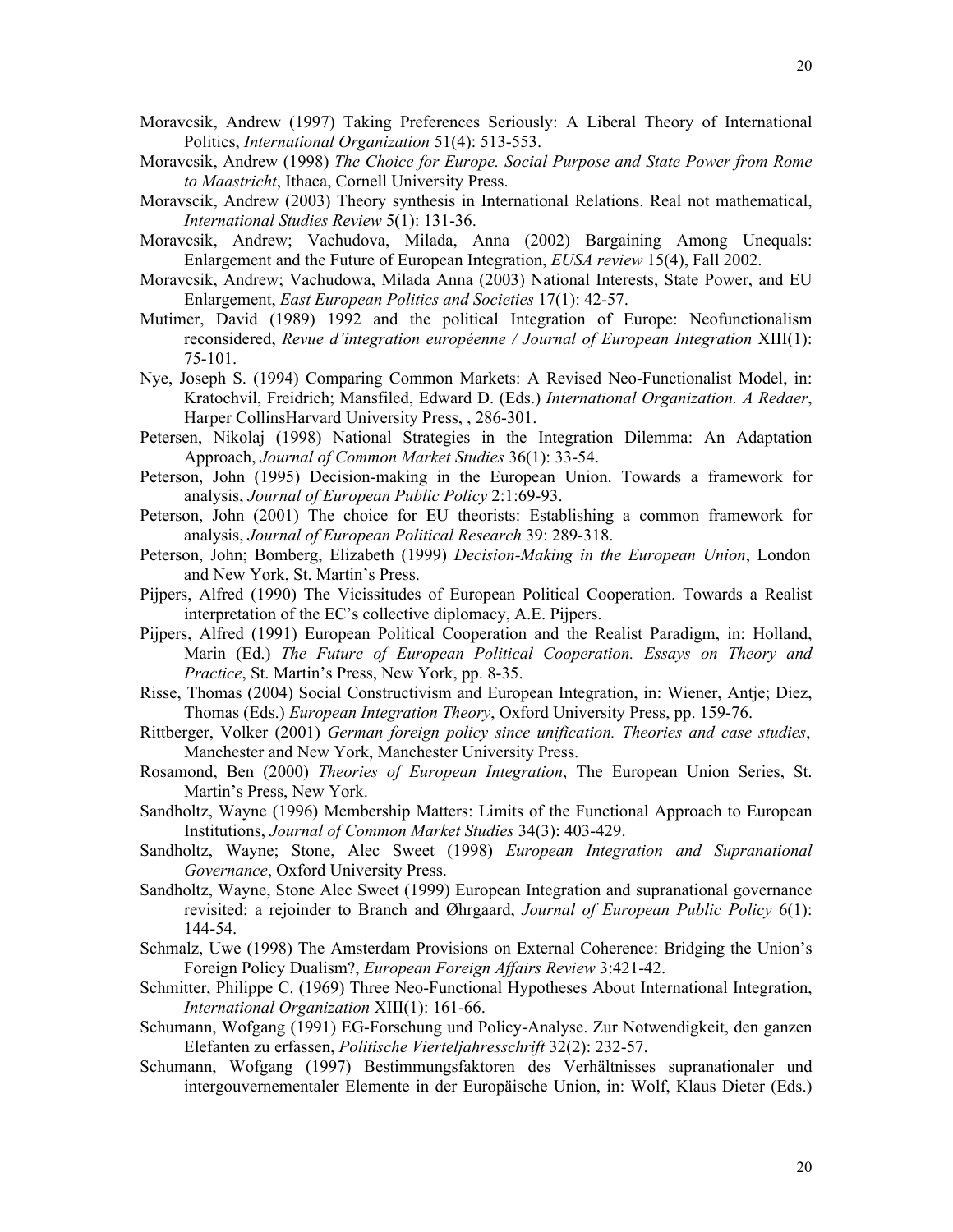*Projekt Europa im Übergang? Probleme, Modelle und Strategien des Regierens in der Europäischen Union*, Nomos Verlagsgesellschaft, pp. 183-209.

- Sedelmeier, Ulrich (2003) *EU Enlargement, Identity and the Analysis of European Foreign Policy: Identity Formation Through Policy Practice*, European University Institute, Working Paper RSC 2003/13.
- Sjursen, Helene (2000) Coping or not coping with change: Norway in European security, *European Foreign Affairs Review* 5(4): 539-59.
- Sjursen, Helene (2003) Understanding the Common Foreign and Security Policy: Analytical Building Blocks, *ARENA*, Working Paper 9/03, <www.arena.uio.no/midtfelt.htm>.
- Smith, Michael E. (2003) Institutional Moments, Policy Performance, and the Future of EU Security/Defence Policy, *EUSA Review*, Winter 2003.
- Smith, Michael E. (2004) *Europe's Foreign and Security Policy. The Institutionalisation of Cooperation*, Cambridge, Cambridge University Press.
- Stone Sweet, Alec; Sandholtz, Wayne (1997) European integration and supranational governance, *Journal of European Public Policy*, September, pp. 297-317.
- Tonra, Ben (2001) *The Europeanization of national foreign policy: Dutch, Danish and Irish Foreign Policy in the European Union*, Ashgate.
- Tonra, Ben (2003) Constructing the Common Foreign and Security Policy: The Utility of a Cognitive Approach, *Journal of Common Market Studies* 41(4): 731-56.
- Tonra, Ben; Christiansen, Thomas (2004) *Rethinking European Union foreign policy*, Manchester and New York, Manchester University Press.
- Torreblanca, Jose I. (2001) Ideas, preferences and institutions: Explaining the Europeanization of Spanish Foreign Policy, *ARENA*, WP 01/26,

<http://www.arena.uio.no/publications/wp01\_26.htm>.

- Tranholm-Mikkelsen, Jeppe (1991) Neo-functionalism: Obstinate or Obsolete? A Reappraisal in the Light of the New Dynamism of the EC, M*illennium: Journal of International Studies*   $20(1)$ : 1-22.
- Varwick, Johannes (1998) *Sicherheit und Integration in Europa. Zur Renaissance der Westeuropäischen Union*, Hemsbach, Opladen, Leske+Budrich.
- Viotti, Paul R.; Kauppi, Mark V. (1993) *International Relations Theory. Realism, Pluralism, Globalism*, Macmillan Publishing Company.
- Weiler, Joseph; Wessels, Wolfgang (1988) EPC and the challenge of theory, in: Pijpers, Alfred; Regelsberger, Elfriede; Wessels, Wolfgang (Eds.) *European Political Cooperation in the 1980s. A Common Foreign Policy for Western Europe?*, Dordrecht, Boston, London, Martinus Nijhoff Publishers, pp. 229-58.
- Wendt, Alexander (1999) *Social Theory of International Politics, Cambridge Studies of International Relations*, Cambridge, Cambridge University Press.
- Wessel, Ramses A. (2000) The inside looking out. Consistency and delimitation in EU external relations, *Common Market Law Review* 37: 1135-71.
- Wiener, Antje; Diez, Thomas (2004) *European Integration Theory*, Oxford University Press.
- Wilga, Maciej (2001) Le constructivisme dans le domaine de l'intégration européenne, *L'Europe en Formation* 322: 67-88.
- Wilga, Maciej (2003) *The Nice Treaty and the Candidate Countries. Poland and Institutional Leftovers*, CFES Working Paper 11/2003, Centre for European Studies, Department of Political Science, University of Southern Denmark.
- Wilga, Maciej (2006) Poland and the Other Candidate Countries: Influencing the Treaty from the Sidelines, in: Laursen, Finn (Ed.) *The Treaty of Nice. Actor Preferences, Bargaining and Institutional Choice*, Leiden, Boston, Constitutional Law Library, Brill, Martinus Hijhoff Publishers, pp. 323-48.